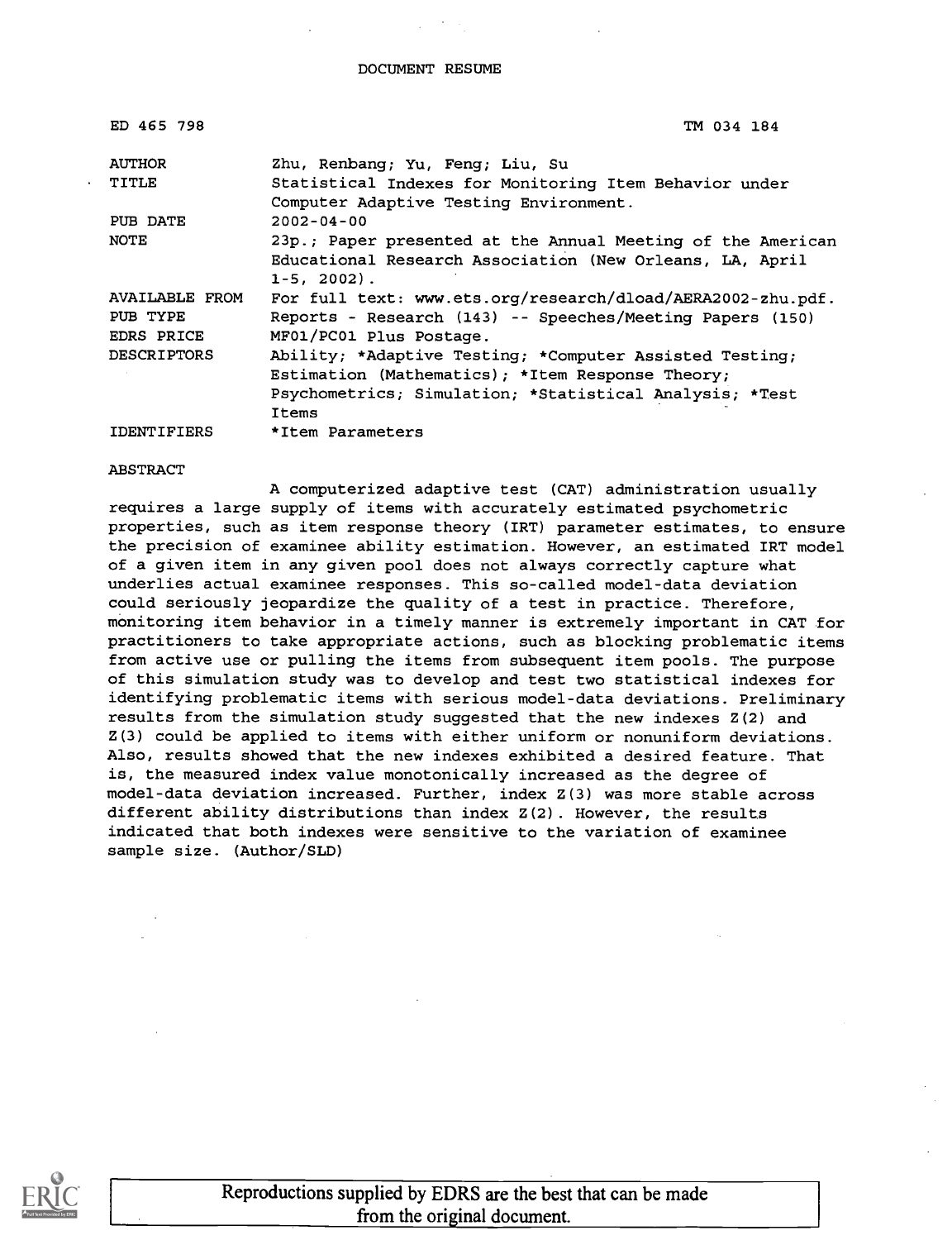# Statistical Indexes for Monitoring Item Behavior under Computer Adaptive Testing Environment

Renbang Zhu

Feng Yu

Su Liu

#### Educational Testing Service

U.S. DEPARTMENT OF EDUCATION<br>
Office of Educational Research and Improvement CO EDUCATIONAL RESOURCES INFORMATION<br>CENTER (ERIC)<br>This document has been reproduced as<br>received from the person or organization er) originating it.

0 Minor changes have been made to 2 improve reproduction quality.

Points of view or opinions stated in this document do not necessarily represent official OERI position or policy.

PERMISSION TO REPRODUCE AND DISSEMINATE THIS MATERIAL HAS BEEN GRANTED BY

 $R, 2hu$ 

1

TO THE EDUCATIONAL RESOURCES INFORMATION CENTER (ERIC)

Paper presented at the annual meeting of the American Educational Research Association New Orleans, April 2002

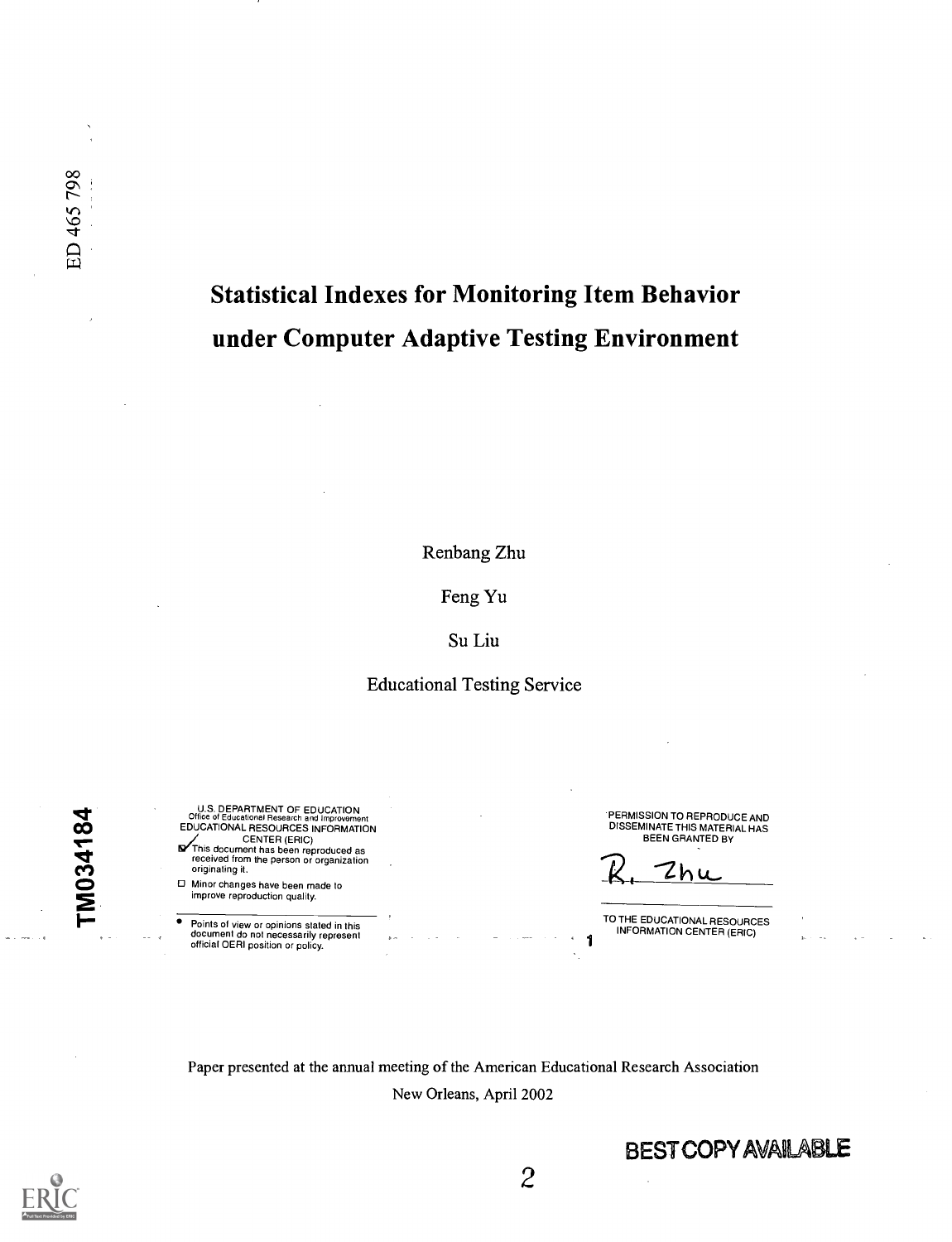#### Abstract

A CAT administration usually requires a large supply of items with accurately estimated psychometric properties, such as IRT parameter estimates, to ensure the precision of examinee ability estimation. However, an estimated IRT model of a given item in any given pool does not always correctly capture what underlies actual examinee responses. This so-called model-data deviation could seriously jeopardize the quality of a test in practice. Therefore, monitoring item behavior in a timely manner is extremely important in CAT for practitioners to take appropriate actions, such as blocking problematic items from active use or pulling the items from subsequent item pools. The purpose of this study was to develop and test two statistical indexes for identifying problematic items with serious model-data deviations. Preliminary results from the simulation study suggested that the new indexes  $Z_2$  and  $Z_3$  could be applied to items with either uniform or non-uniform deviations. Also, results showed that the new indexes exhibited a desired feature. That is, the measured index value monotonically increased as the degree of model-data deviation increased. Further, index  $Z_3$  was more stable across different ability distributions than index  $Z_2$ . However, the results indicated that both indexes were sensitive to the variation of examinee sample size.

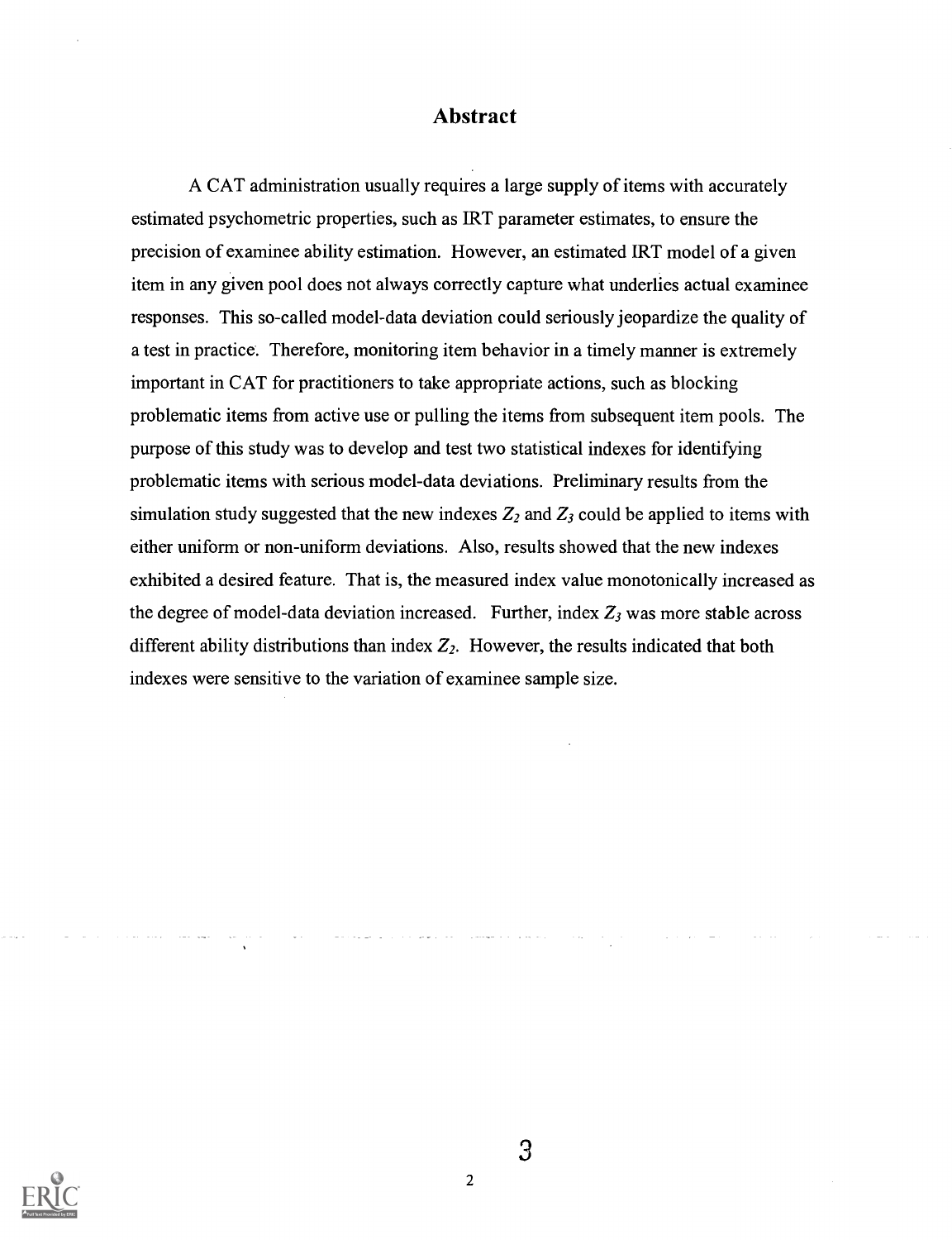#### Introduction

In the context of computer adaptive testing (CAT), an examinee's ability is estimated successively by analyzing the examinee's correct or incorrect response to each of a collection of adaptive items as defined by test specifications. While so many factors can affect the degree of precision in the ability estimation process, the accuracy of the estimation relies heavily on the psychometric property of each delivered item, especially under CAT environment with a relative short test length.

A CAT administration normally requires a large supply of items with accurately estimated psychometric properties in order to sustain its continuous testing. However, a pre-estimated IRT model, which is normally obtained during the process of pretest data analysis, doesn't always correctly capture what underlies a new set of examinee responses to the item. This so called model-data deviation could be caused by many reasons, such as not perfect initial pretest calibration due to estimation methodology or limited calibration sample size, item compromise, differences in motivation of the test takers between the pretest and on-line stage, changes in examinees' learning experience, and so on. The deviation of parameter estimates based on a pre-selected model from what underlying real data could seriously jeopardize the quality of a test.

In the past decade, the concern about the negative impact of model-data deviation has led to the development of statistical procedures and indexes to measure the extent of model-data deviation, measured by the area between a previously estimated item response function and the corresponding newly estimated item response function. The methods include Lagrange Multiplier (LM) test statistic (Glas, 1998, 1999) and the Cumulative Sum (CUSUM) statistic (Glas, 1999; Veerkamp, 1996). The LM test statistic has the advantage of known asymptotic chi-square distribution while the cut value for the CUSUM statistic is related to the desired detection rate in the practical situations (Glas, 1999). Both indexes require item re-calibration, which could be a big challenge for CAT programs. Unlike paper-and-pencil tests, a CAT item is not delivered to all test takers, but rather targeted to examinees within a narrow range of ability levels. As a result, in order to identify misfit items using the above-mentioned methods, it might take a long period of time to accumulate a sufficiently large number of examinees with a wide range



3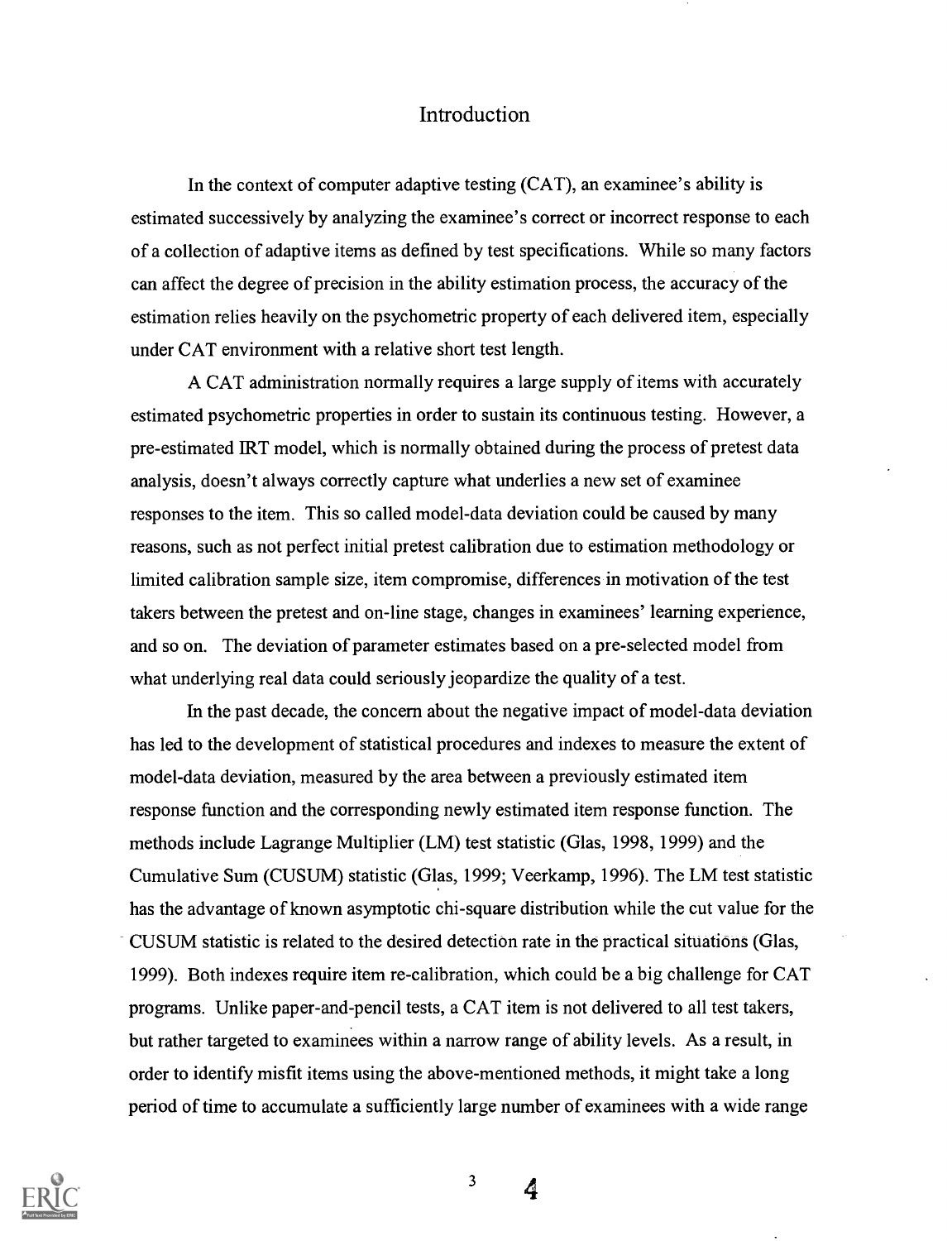of ability, which is quite inconvenient, and sometimes impossible, in the practical settings. Furthermore, large CAT programs usually assemble item pools several months ahead of test administration. Some attractive items (e.g., items with high information) could appear in multiple pre-developed pools. Early detection of items with substantial model-data deviations, especially those compromised items, could help testing programs take appropriate early action, such as blocking the problematic items from active use or removing them from subsequent pools. So, monitoring item behavior in a timely fashion becomes an extremely important practical issue for the CAT programs. The abovementioned methods do not seem to meet this special need.

In order to identify an item with considerable amount of model-data deviation without going through re-calibration, it is desired to find simple and accurate ways to measure the deviation between the observed examinee response function (ORF) and the corresponding estimated response function (ERF), assuming a pre-selected item response model. For this purpose, Wang et al. developed a statistical index,  $Z_c$ , for sequential monitoring of item performance in a CAT operation (Wang, Wingersky, Steffen & Zhu, 1998). The computation of  $Z_c$  statistic for a given item *i* is given by,

$$
Z_c = \frac{O_i - E_i}{\sqrt{V_i}}\tag{1}
$$

where

$$
O_i=\sum_{j=1}^{N_i}\mu_{ij}\;,
$$

 $\mu_{ij}$  is the correct response of examinee j to item i, and  $N_i$  is the total number of examinees responding to item i;

$$
E_i = \sum_{j=1}^{N_i} P_i(\hat{\theta}_j),
$$

 $P_i(\hat{\theta}_i)$  is the 3-P logistic function and  $\hat{\theta}_i$  is the CAT estimated ability for examinee j; and

$$
V_i = \sum_{j=1}^{N_i} P_i(\hat{\theta}_j)[1 - P_i(\hat{\theta}_j)].
$$

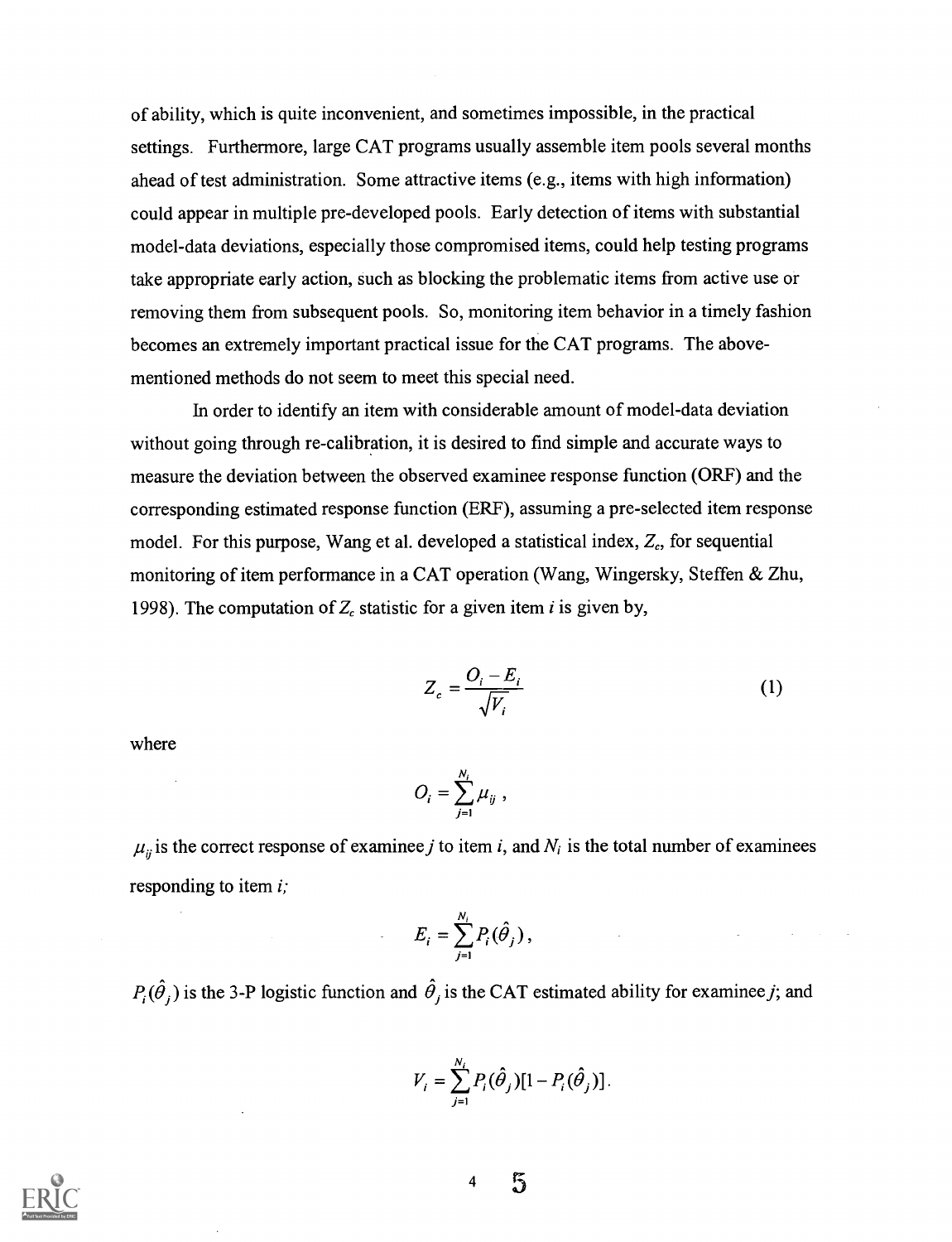As shown above, index  $Z_c$  is computed at the item level. It standardizes the overall difference between the observed and the expected total numbers of rights among all examinees responding to the item. According to Smith, Wang, Wingersky & Zhao, (2001), two rules are proposed for computing the  $Z_c$  index. The first rule requires that a constant examinee sample size of 400 be used to calculate each  $Z_c$  for each item. The rationales for this arrangement are twofold. Number one, using a fixed number of examinees will facilitate the comparison of  $Z_c$  statistics from repeated analysis without considering the extraneous effect of sample size variation. Number two, the results from a preliminary study showed that this sample size is reasonably large for a stable misfit estimate but not so large as to limit the number of items that can be statistically evaluated each time. The second rule proposed for computing  $Z_c$  is that the examinees included in each analysis sample must fall within the ability range of  $\theta_{\text{max},i} \pm 1.75$ , where

$$
\theta_{\max,i} = b_i + \frac{1}{1.702a_i} \ln \frac{1 + \sqrt{1 + 8c_i}}{2}
$$

is the point on the ability scale at which item  $i$  yields the maximum information. The reason for setting up this rule is that a CAT item is normally targeted to a specific range of ability. Therefore, it is desirable to minimize measurement error by excluding extreme cases outside this targeted ability range so that the item performance can be evaluated more precisely.

As can be seen in Equation 1, index  $Z_c$  is directed to a deviation between the observed overall number of right and the expected overall number of right. It measures an average deviation between the ORF and the ERF curves across a pre-defined ability range. Therefore, index  $Z_c$  can be applied to uniform deviation only (Smith, Wang, Wingersky & Zhao, 2001). In other words, this index may work well if an item consistently exhibits easier or harder than expected for examinees at all ability levels. However, empirical data from large-scale CAT programs have shown that a non-uniform deviation often exists. A non-uniform deviation refers to the situation in which the direction of deviation reverses so that an item is differentially harder or easier than expected, conditioned on ability. The  $Z_c$  algorithm cannot capture the true model-data



5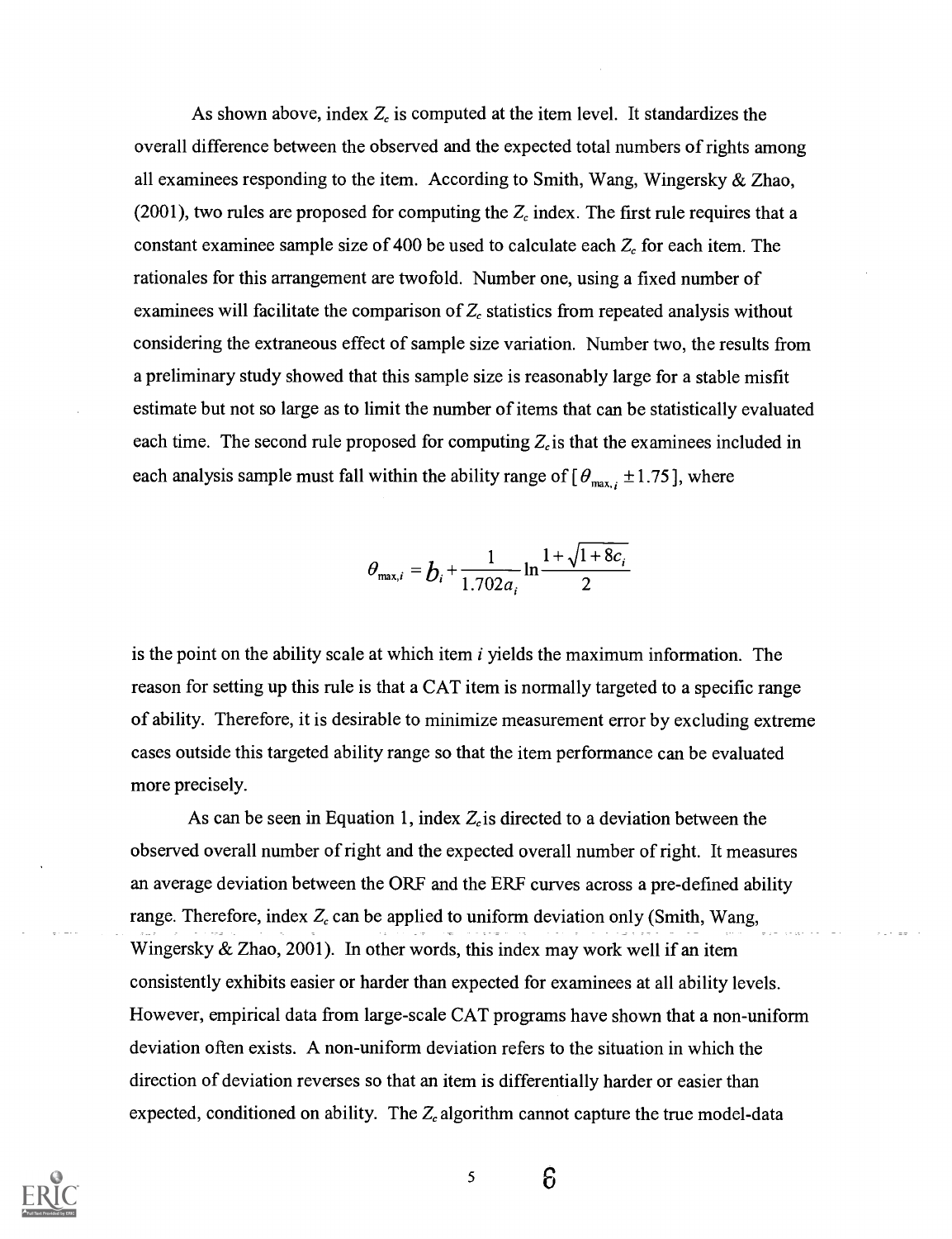deviation under a non-uniform situation, because the effect will cancel each other out if the direction of model deviation changes across different ability levels.

Therefore, it is necessary to expand on Wang, et al. study by looking for a more adequate statistical index to overcome the limitation of  $Z_c$ . The proposed index should be simple in computation and easy to implement in practice.

The main purpose of the present study was to evaluate the performances of two new indexes,  $Z_2$  and  $Z_3$ , through simulated data. Specifically, the first objective was to investigate whether the new indexes could capture both uniform and non-uniform deviations; and the second objective was to evaluate the sensitivity of the new indexes to such factors as examinee ability distribution and examinee sample size. In the sections that follow, the second section describes the computation of indexes  $Z_2$  and  $Z_3$ ; the third section discusses simulation design; the fourth section presents the simulation results; and the final section is for conclusions.

#### Computation of Indexes  $Z_2$  and  $Z_3$

In contrast to the overall difference between the observed and the expected total numbers of right among all examinees within a certain ability range, the computation of  $Z_2$  first classifies examinees into K different ability groups ( $k = 1, \ldots K$ ), then computes the weighted root-squared difference between the observed and the expected total numbers of right among examinees within the same ability group  $k$ , and, finally, sums the weighted differences across all K ability groups. The computation of  $Z_2$  is given as,

$$
Z_{2} = \frac{\sum_{k=1}^{K} \left(\frac{n_{ik}}{N_{i}}\right) \sqrt{\left(O_{ik} - E_{ik}\right)^{2}}}{\sqrt{V_{i}}},
$$
 (2)

where

 $=\sum \mu_{ijk}$ ,  $j=1$ 

 $\mu_{ijk}$  is the response (0,1) of examinee j in ability group k to item i,  $n_{ik}$  is the total number



6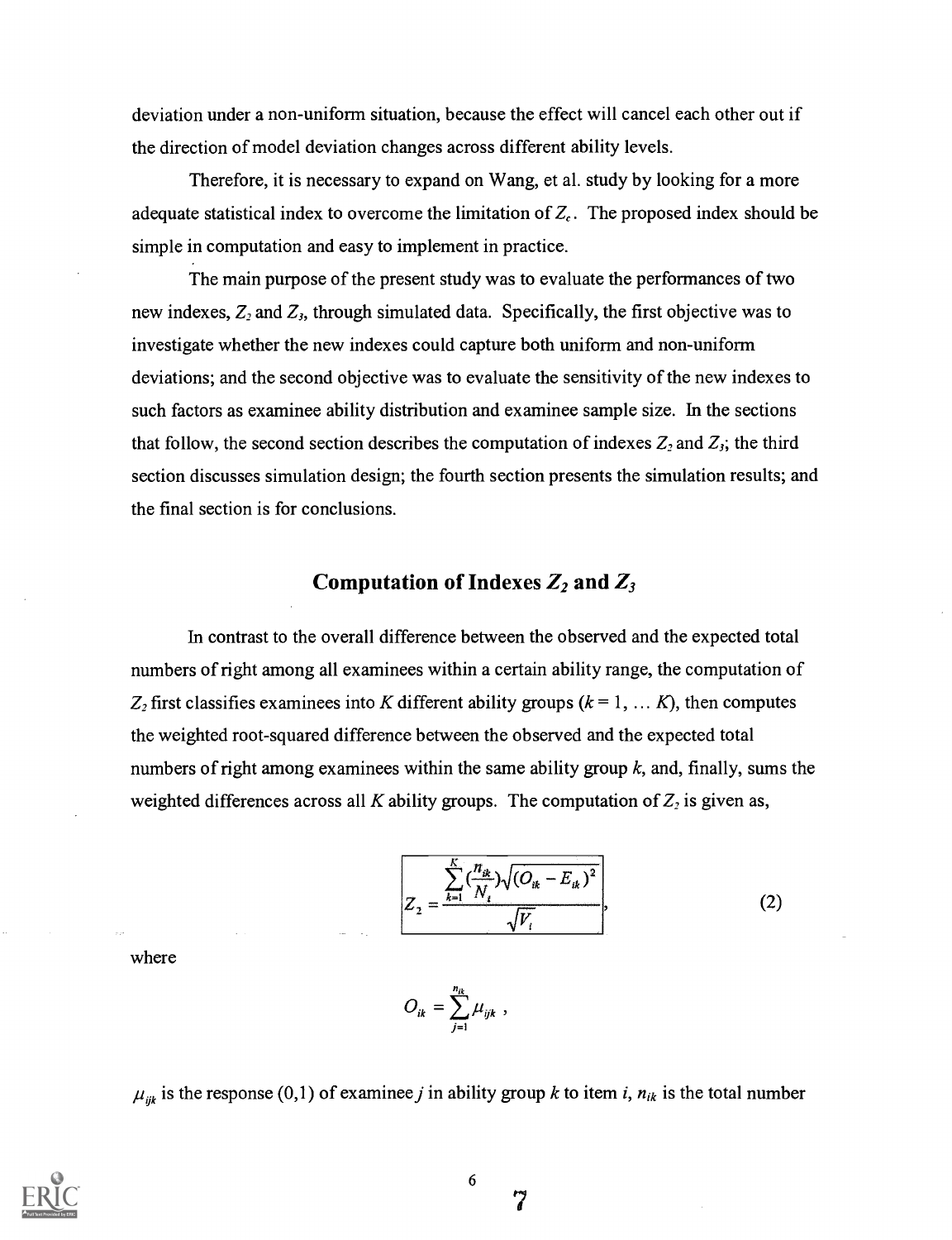of examinees within ability group  $k$ , and  $N_i$  is the total number of examinees responding to item  $i$ ;

and

$$
E_{ik}=\sum_{j=1}^{n_{ik}}P_i(\hat{\theta}_{jk}),
$$

 $P_i(\hat{\theta}_{jk})$  is the 3-P logistic function while  $\hat{\theta}_{jk}$  is the CAT estimated ability for examinee j in group  $k$ ; and  $V_i$  is the same as defined in Equation 1.

Index  $Z_3$  employs the conditional error variance within each ability group  $k$ , instead of using the grand error variance based on all examinees. In other words,  $Z_3$  first computes the weighted standardized difference within each ability group, then sums across all K ability groups. The computation of  $Z_3$  is shown as follow,

$$
Z_{3} = \sum_{k=1}^{K} \left(\frac{n_{ik}}{N_{i}}\right) \sqrt{\frac{\left(O_{ik} - E_{ik}\right)^{2}}{V_{ik}}},
$$
\n(3)

where

$$
V_{ik} = \sum_{j=1}^{n_{ik}} P_{ik} (\hat{\theta}_{jk}) (1 - P_{ik} (\hat{\theta}_{jk}),
$$

and all other notations in Equation 3 are the same as defined in Equation 2.

#### Simulation Design

The factors considered in the simulation design were selected to match what commonly occur in practice. The first factor employed was the type of model-data deviation: uniform deviation vs. non-uniform deviation. Figures la and lb present examples of the two types of deviations. As can be seen in the figures, a uniform deviation is merely a shift on the difficulty parameter. Therefore, the observed/real probability of responding an item correctly is consistently larger than the estimated

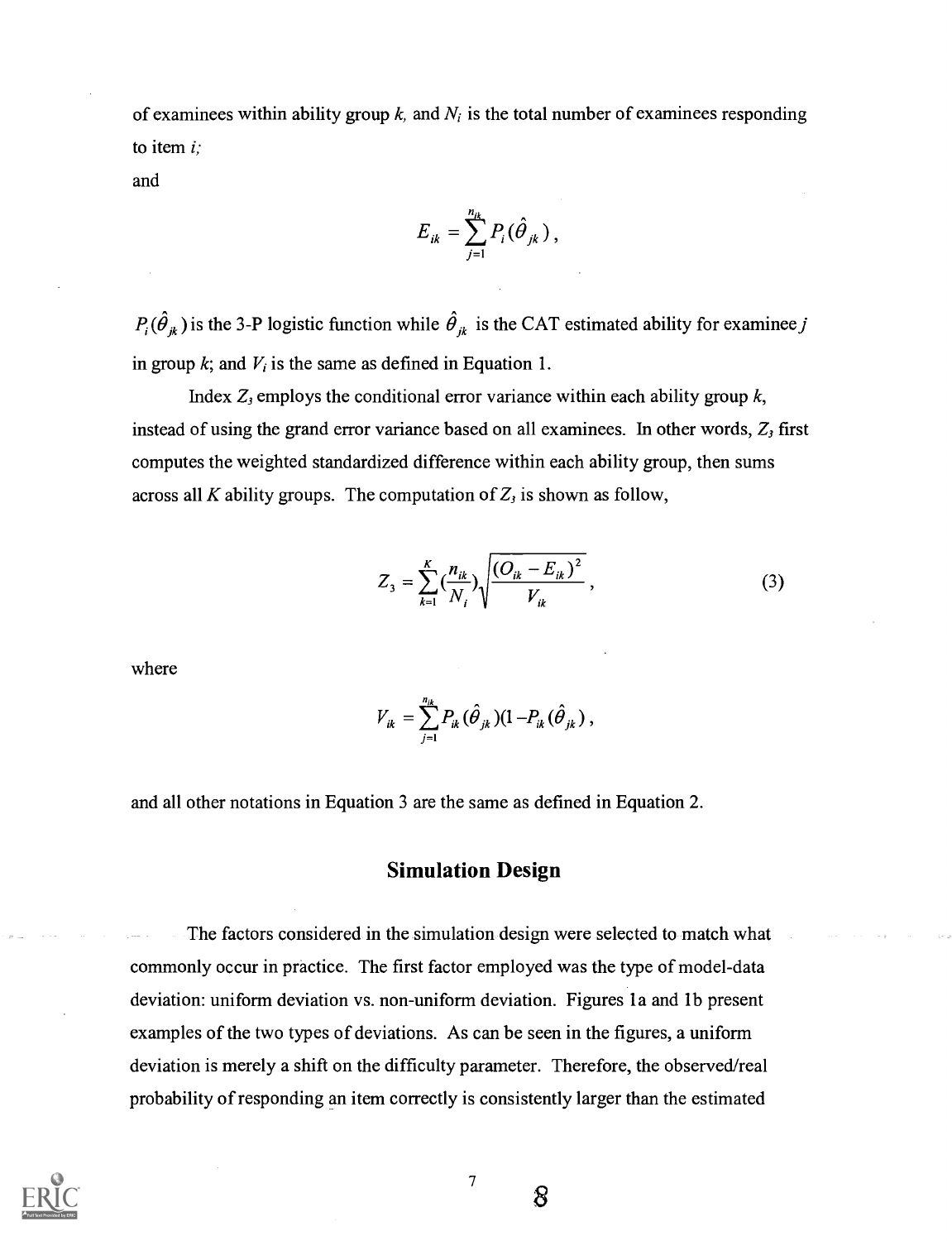probability, or vice versa. On the other hand, a non-uniform deviation can be caused by a change either on the item discrimination parameter only, or on both difficulty and discrimination parameters. Hence, the estimated probability could be larger than the observed probability at one ability level, but smaller at another level.

Insert Figures 1a and 1b about here

The second factor considered in the simulation was examinee ability distribution. Four typical distributions were introduced: normal, rectangular, positively skewed, and negatively skewed. For the normal distribution, the mean of the distribution was set at each item's  $\theta_{\text{max}}$  with a variance around 0.7 so that most simulees would fall in the ability range of  $\theta_{\text{max}} \pm 1.75$ . For the rectangular distribution, the simulated abilities for each item were uniformly distributed on  $[\theta_{\text{max}} \pm 1.75]$ . Furthermore, according to previous researches (Pearson & Please, 1975; Fleishman, 1978), a 'typical' non-normal distribution in psychological data was found to have a skew less than 0.8 and a kurtosis between ±0.6. Therefore, coupled with what really happened in the CAT programs being investigated, two skewed distributions in the current study were simulated with the skew index around  $0.5$  and  $-0.5$  and the kurtosis index around  $-0.8$ . Figures 2a through 2d demonstrate the four ability distributions based on four sets of simulated data.

Insert Figures 2a to 2d about here

The third factor in the simulation was examinee sample size. Similar to what applied in the computation of  $Z_c$ , examinees included in each analysis sample must fall within the ability range of  $\theta_{\text{max}} \pm 1.75$ . Three levels of sample size were used in the study: 200, 400, and 1,000.

The last factor was the degree of deviation, which was mathematically defined as the total area between the ORF and the ERF, bounded at  $[\theta_{\text{max}} \pm 1.75]$ . Five levels of deviation were simulated: no deviation (area equals 0), small deviation (area ranges from 0.09 to 0.15), medium deviation (area ranges from 0.18 to 0.27), large deviation (area ranges from 0.37 to 0.43), and extremely large deviation (area ranges from 0.45 to 0.73).

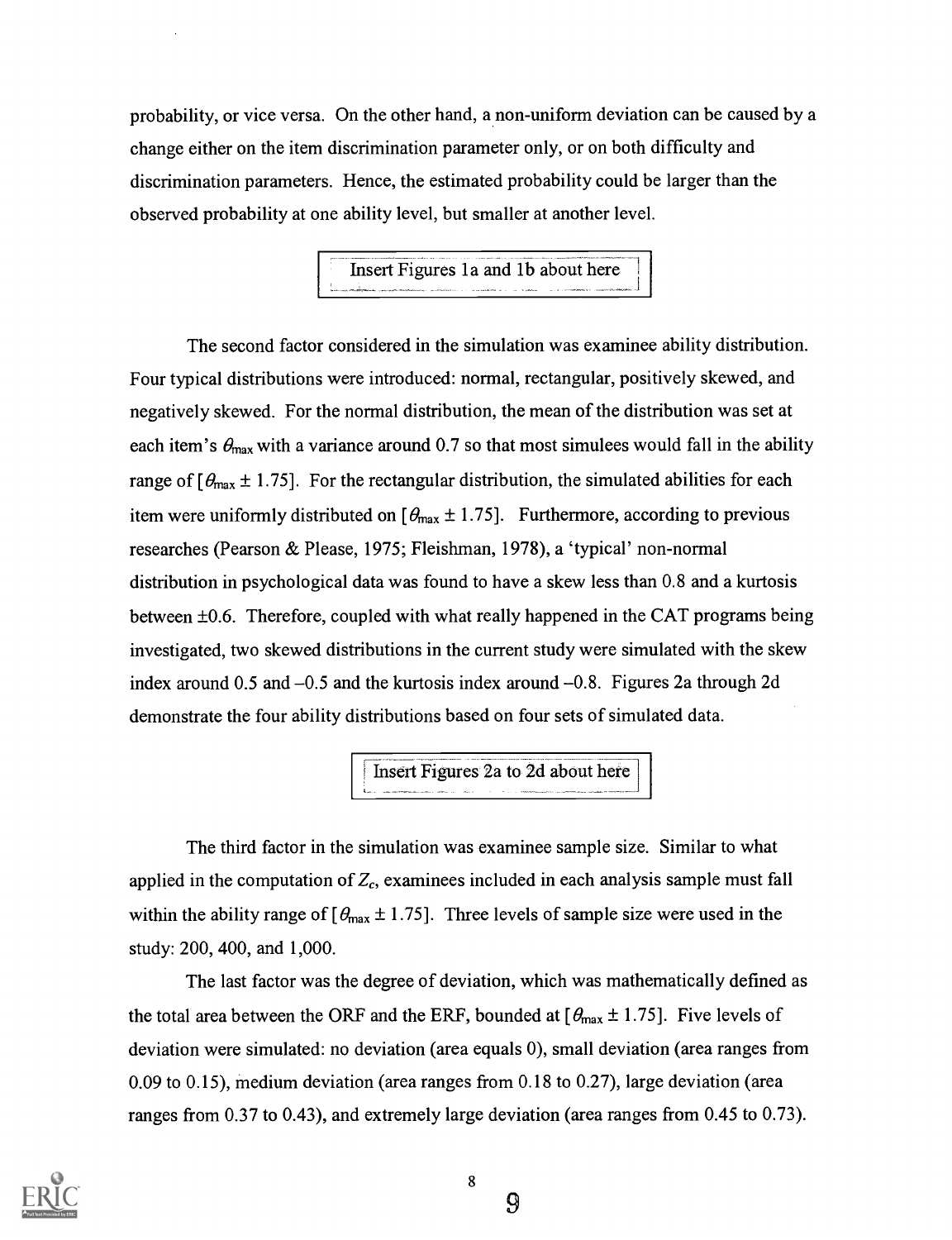In order to serve the purposes of the present study, two sets of item parameters were needed for each simulated item: one set of real parameters for creating the ORF curve and another set of estimated parameters for creating the ERF curve.

Three values of item discrimination parameter (0.45, 0.80, 1.14) and three values of item difficulty parameters (-1.69, 0.44, 2.18) were chosen in such a way that they represented the low, middle, and high percentiles of the distributions that might be found in a typical large scale CAT pool. The value of pseudo-guessing parameter was fixed at 0.22, which corresponded to the average value in that particular pool. The three sets of parameter values were used as the estimated parameter values to generated the ERF curve for each of the 9 baseline items  $(3\times3\times1)$ . The real item parameters for the ORF curve were created through altering the estimated parameter values to achieve different types and different degrees of deviation. Table 1 lists 72 simulated items with their estimated and real parameter values, the degree and the type of deviation due to parameter changes.

Insert Table 1 about here

Then, for each simulated item, the behaviors of proposed indexes were examined under every one of the 12 different simulated conditions (4 ability distribution conditions by 3 sample size conditions). Each condition was replicated 100 times.

### Simulation Results

The average values over 100 replications under each simulation condition for the three statistical indexes,  $Z_c$ ,  $Z_2$  and  $Z_3$ , are reported in Tables 2a to 2c for all 72 simulated items, respectively.

Insert Tables 2a to 2c about here

The first thing examined here was the performance of the three indexes under different types of deviation (uniform vs. non-uniform deviation). Figures 3a to 3c display

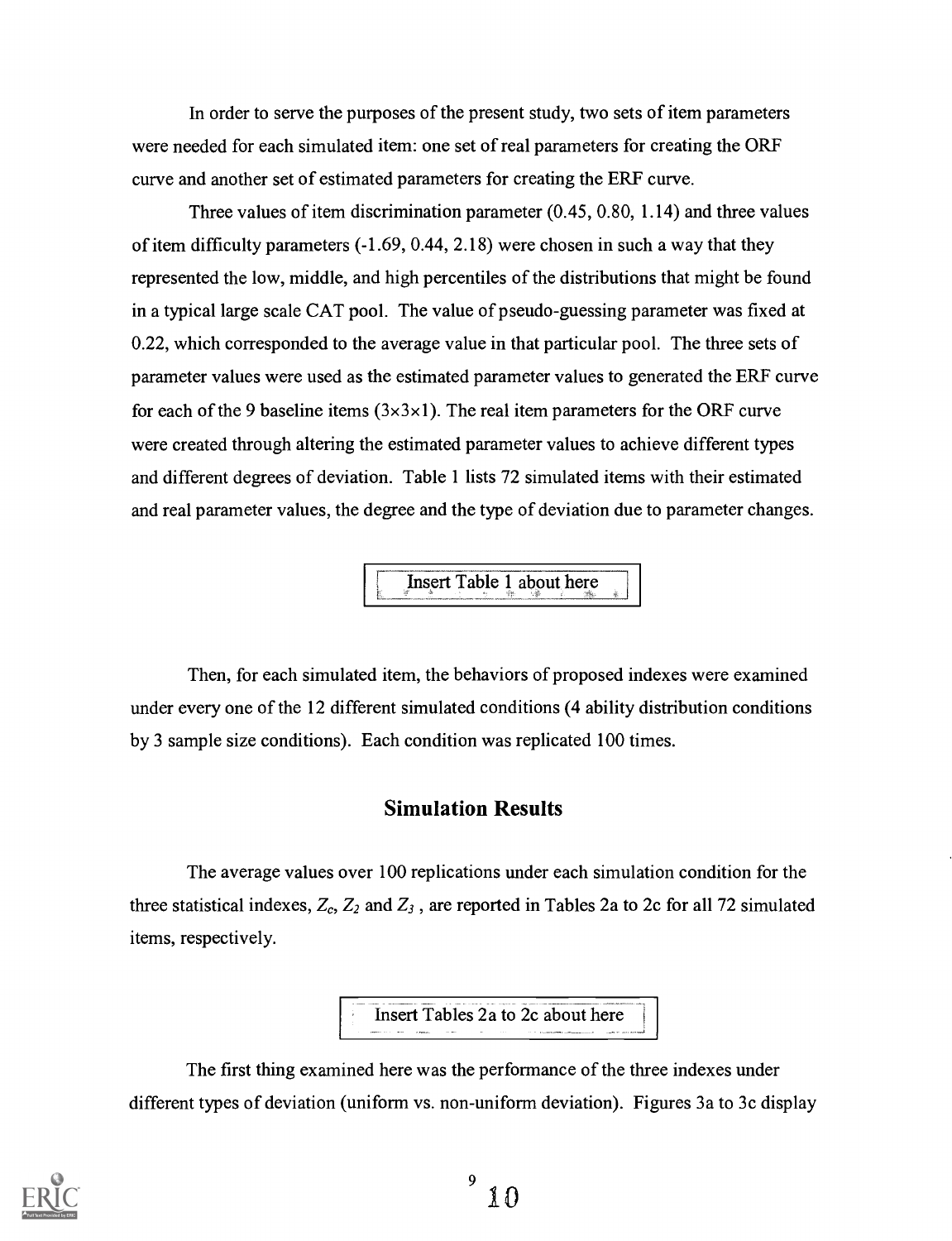the average values of  $Z_c$ ,  $Z_2$ , and  $Z_3$  over 100 replications for two groups of nine items, with each item being responded by 400 simulees under 4 different ability distribution conditions. The first group of items (item 10 to item 18) exhibited uniform deviation, and the second group of items (item 19 to item 27) showed non-uniform deviation. Items in the first group and items in the second group had similar levels of deviation (see Table 1). As can be seen in Figure 3a, the  $Z_c$  values for the nine uniform deviation items range from  $-1$  to  $-2$ , but the  $Z_c$  values for the nine non-uniform deviation items are much closer to zero. This confirms what has been discussed in the introduction. That is, index  $Z_c$  can not capture true deviation under the non-uniform deviation scenario, because the positive and negative deviations at different ability levels cancel each other out. Figures 3b and 3c, on the other hand, show that indexes  $Z_2$  and  $Z_3$  were both performing consistently between the two types of deviation. Similar patterns were found with sample sizes 200 and 1,000.

Insert Figures 3a to 3c about here

The main goal of the study was to develop a statistical index to reflect the change of item deviation between the ORF and the corresponding ERF. Therefore, the index should possess such a character that the measured index value monotonically increases as the degree of item deviation increases. Furthermore, since the way in evaluating item performance is based on sequentially obtained test data but does not contain a mechanism to control examinee ability distribution in each analysis sample, examining the stability of a selected index across different ability distributions is very important for practitioners. Figures 4a and 4b show the relationships between the measured index value and the simulated degree of deviation, based on sample size 400. One can see from these figures that  $Z_2$  and  $Z_3$  had very similar performances. Both indexes captured the change of item deviation very well. In other words, under each ability distribution condition, both indexes monotonically increased as the degree of deviation increased. However, the figures also exhibited that the measured index values increased at different paces as the degree of deviation increased, especially when the level of deviation was medium or

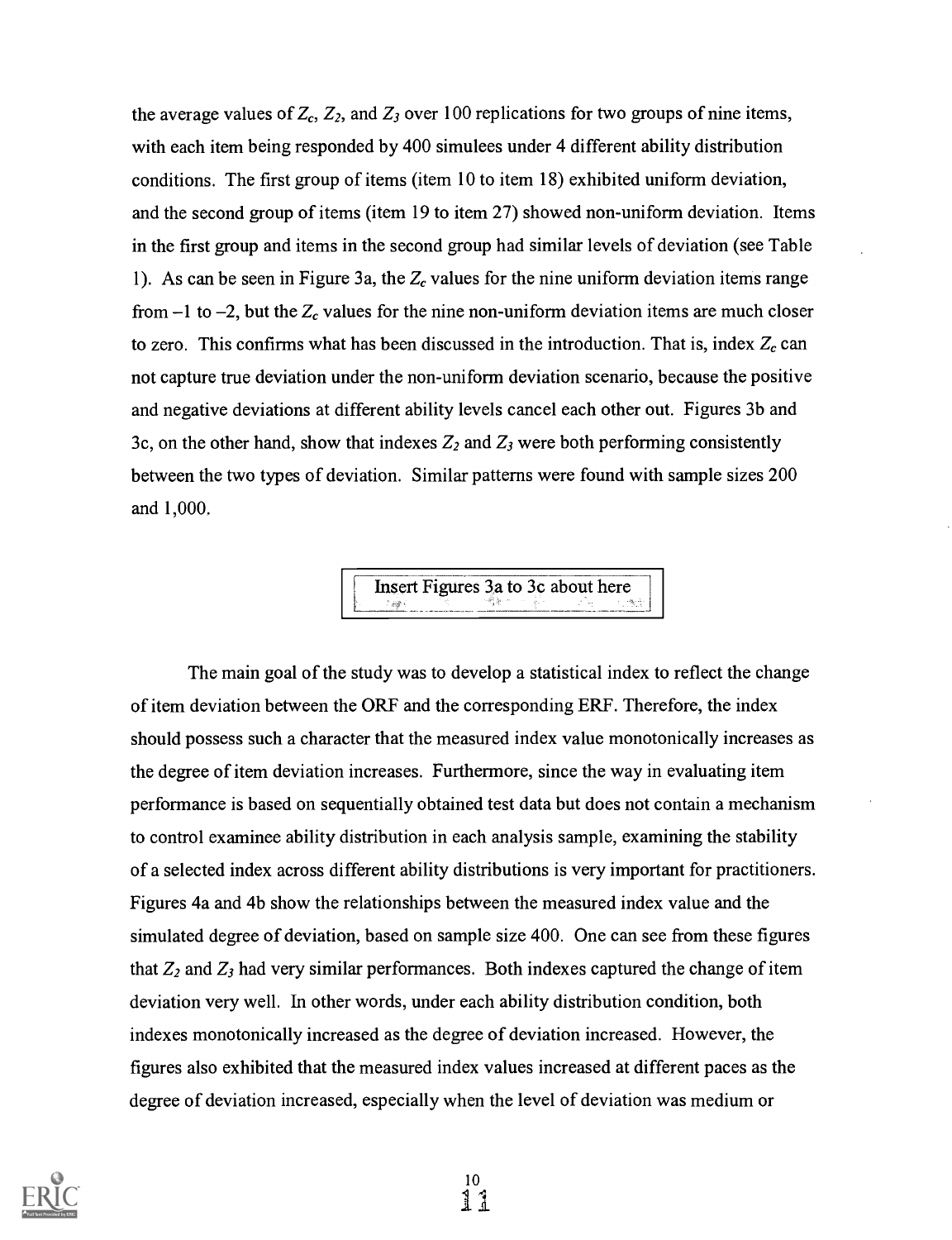large (i.e., deviation  $\geq 0.37$ ). Although both  $Z_2$  and  $Z_3$  performed nearly identical under the normal and the rectangular distribution conditions, the positively skewed distribution gave slightly larger increment than the normal and the rectangular distributions as the simulated degree of deviation increased. On the other hand, the negatively skewed distribution yielded smaller increment than the normal and the rectangular distributions.

Insert Figures 4a and 4b about here

As can be noted in Figures 4a and 4b, the values of  $Z_2$  and  $Z_3$  are on different scales. In order to directly compare their stability across the ability distributions, the measured index values under the normal distribution condition were used as the baseline. The ratio between the other three distributions and the baseline were computed. Figures 4c and 4d plot the ratios for  $Z_2$  and  $Z_3$ , respectively. Relatively speaking, index  $Z_3$ demonstrated more stability across the ability distributions than index  $Z_2$ , especially at the medium level of deviation. Similar results were found under the conditions of sample sizes 200 and 1,000.

Insert Figures 4c and 4d about here

Figures 5a and 5b illustrate the trends of  $Z_2$  and  $Z_3$  based on different sample sizes, respectively, as the degree of deviation increases. The values of  $Z_2$  and  $Z_3$  in the two figures were the averages across four ability distributions and over 100 replications under each simulation condition. As can be seen in the figures, under each sample size condition  $Z_2$  and  $Z_3$  were monotonically increasing as the degree of deviation was getting larger. However, the sample size variable had clear impact on both  $Z_2$  and  $Z_3$ . That is, at the same level of deviation, the magnitude of measured  $Z_2$  or  $Z_3$  value increased as the sample size increased. Also, the increment was larger for a larger sample size. This was probably due to the fact that, as the sample size is getting larger, the sum of the conditional total score differences increased much faster than the total error variance (see Equation 2) or the squared conditional total score differences increased much faster than the corresponding conditional total error variance (see Equation 3).

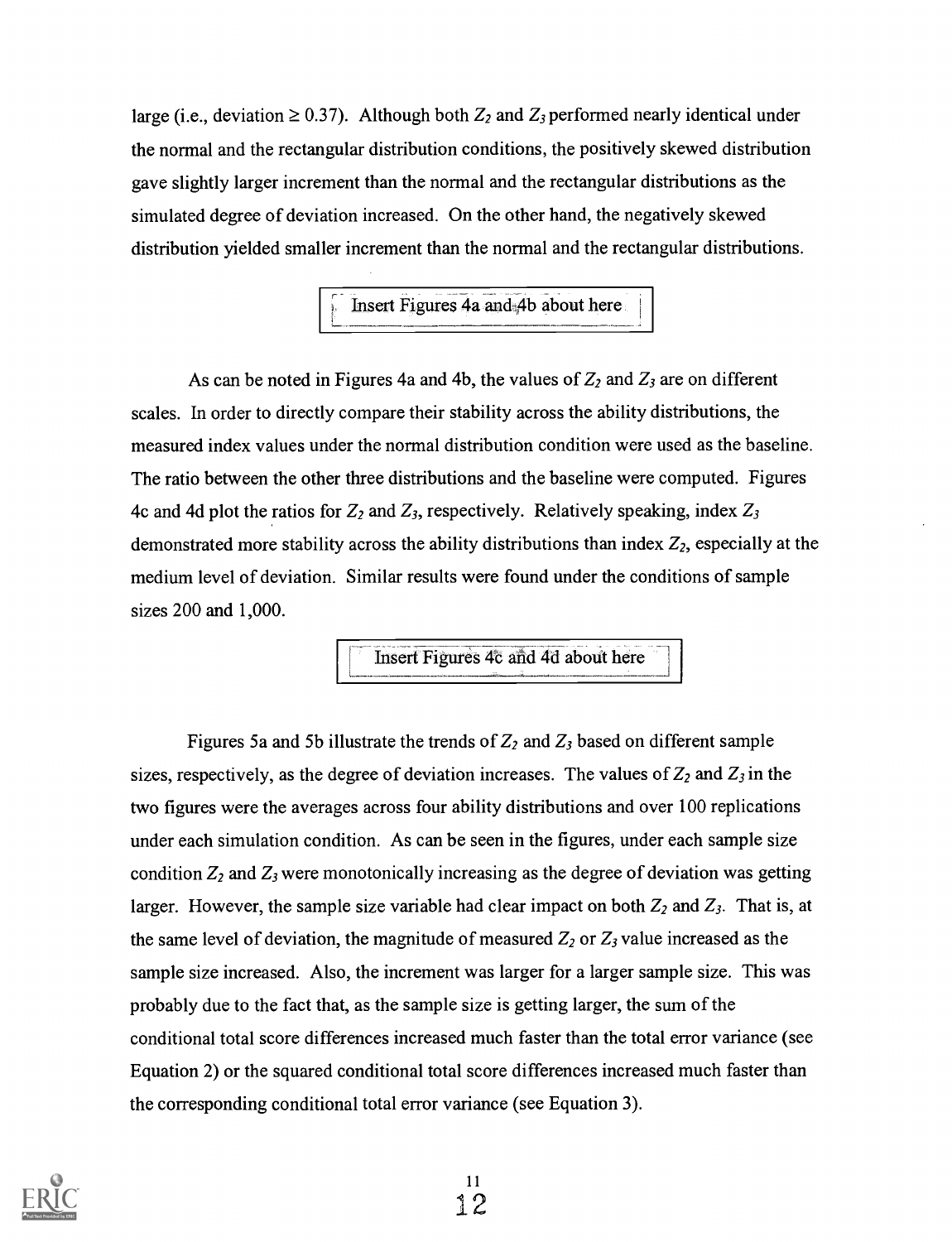#### Conclusion

The primary goal of this study was to develop an efficient procedure to assess the seriousness of model-data deviation of test items. Since the procedure is mainly for monitoring item behavior, accuracy in detection and simplicity in implementation are both important features for any proposed statistical procedure/index. Both indexes  $Z_2$  and  $Z_3$  carry over the simplicity feature of  $Z_c$ . However, the advantage of indexes  $Z_2$  and  $Z_3$ was that the two new indexes were capable of identifying items with both uniform and non-uniform deviations, while the application of index  $Z_c$  was restricted to uniform deviations. Also, the proposed new indexes exhibited the sensitivity of capturing the changes of item model-data deviation.

Further, the simulation results indicated that examinee ability distribution had a slight impact on the stability of indexes  $Z_2$  and  $Z_3$ . The normal and the rectangular distributions yielded nearly identical results. The positively skewed distribution and the negatively skewed distribution yielded slightly larger and slightly smaller values, respectively, than the normal and the rectangular distributions. But a good thing shown here was that indexes  $Z_2$  and  $Z_3$  were fairly robust to the variation of examinee ability distributions at the moderate level of model-data deviation, where the cutoff value is likely to be chosen for the purpose of item flagging. Relatively speaking,  $Z_3$  displayed a more stable performance across different ability distributions than  $Z_2$ . In other words, the measured  $Z_3$  value was affected less by the examinee ability distribution if other conditions remained the same.

No doubt, a substantial impact of examinee sample size on the performance of  $Z_2$ and  $Z_3$  was identified. That is, the measured index value increased as the sample size increased while other conditions were the same. This may be well due to the fact that the increments of the numerator and the denominator in either Equation 2 or Equation 3 are not on the same pace as the examinee sample size increase. Consequently, the results across different sample sizes are not comparable. Clearly, future study should be devoted more to the sensitivity of the indexes to the sample size.

The cutoff point of a selected index is a matter of professional judgment. On one hand, using a too large cut value would run the risk of letting items with serious model-

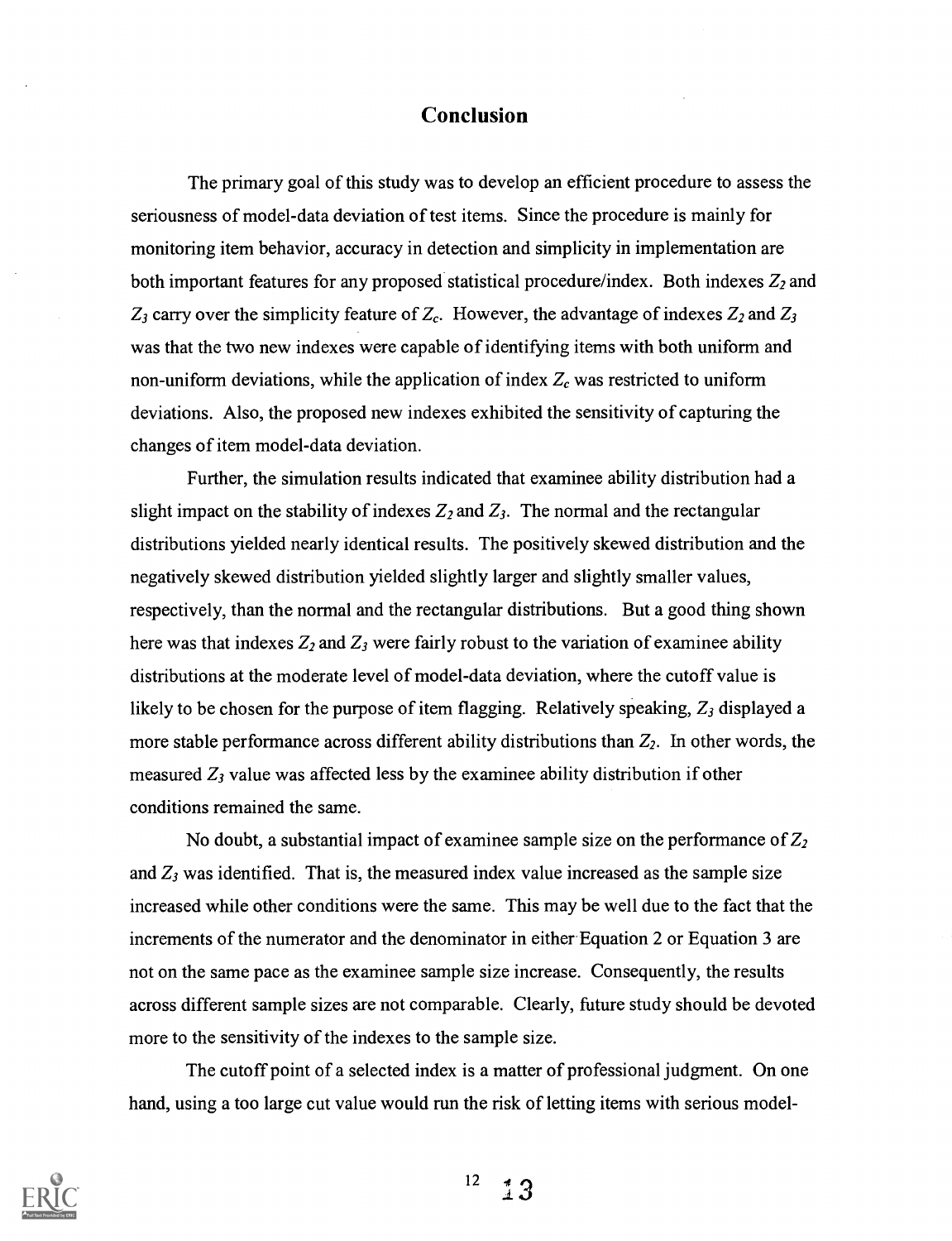data deviation undetected. On the other hand, if the selected cut point is too small, many items with small or moderate amounts of model-data deviation would be over flagged. Thus, any CAT program should weight carefully between the power factor (i.e., flagging items which should be flagged) and the labor factor (i.e., using more human review time due to over flagging items which should not be flagged) in choosing its cut value.

#### References

- Glas, C.A.W. (1998) Detection of differential item functioning using Lagrange multiplier tests. Statistica Sinica, 8, vol. 1. 647-667.
- Glas, C.A.W. (1999) Modification indices for the 2-PL and the nominal response model. Psychometrika, 64, 273-294.
- Glas, C.A.W. (1999) Item calibration and parameter drift. In Van der Linden, W.J. & Glas, C.A.W. (Eds.): Computerized adaptive testing: theory and practice, 183- 199. Netherlands: Kluwer.
- Fleishman, A. I. (1978). A method for simulating non-normal distributions. Psychometrika, 43, 521-532.
- Pearson, E.S., & Please, N.W. (1975). Relation between the shape of population distribution of four simple test statistics. Biometrika, 62, 223-241.
- Smith, R.L., Wang, M.M., Wingersky, M., & Zhao, C. (2001). Monitoring items for changes in performance in computerized adaptive tests. Paper presented at the annual conference of the National Council on Measurement in Education, Seattle, Washington.
- Wang, M.M., Wingersky, Steffen, M. & Zhu, R. Preliminary operational-item monitoring procedures. Unpublished manuscript.
- Verkamp, W.J.J. (1996). Statistical methods for computerized adaptive testing, published doctoral thesis, Twente University, the Netherlands.

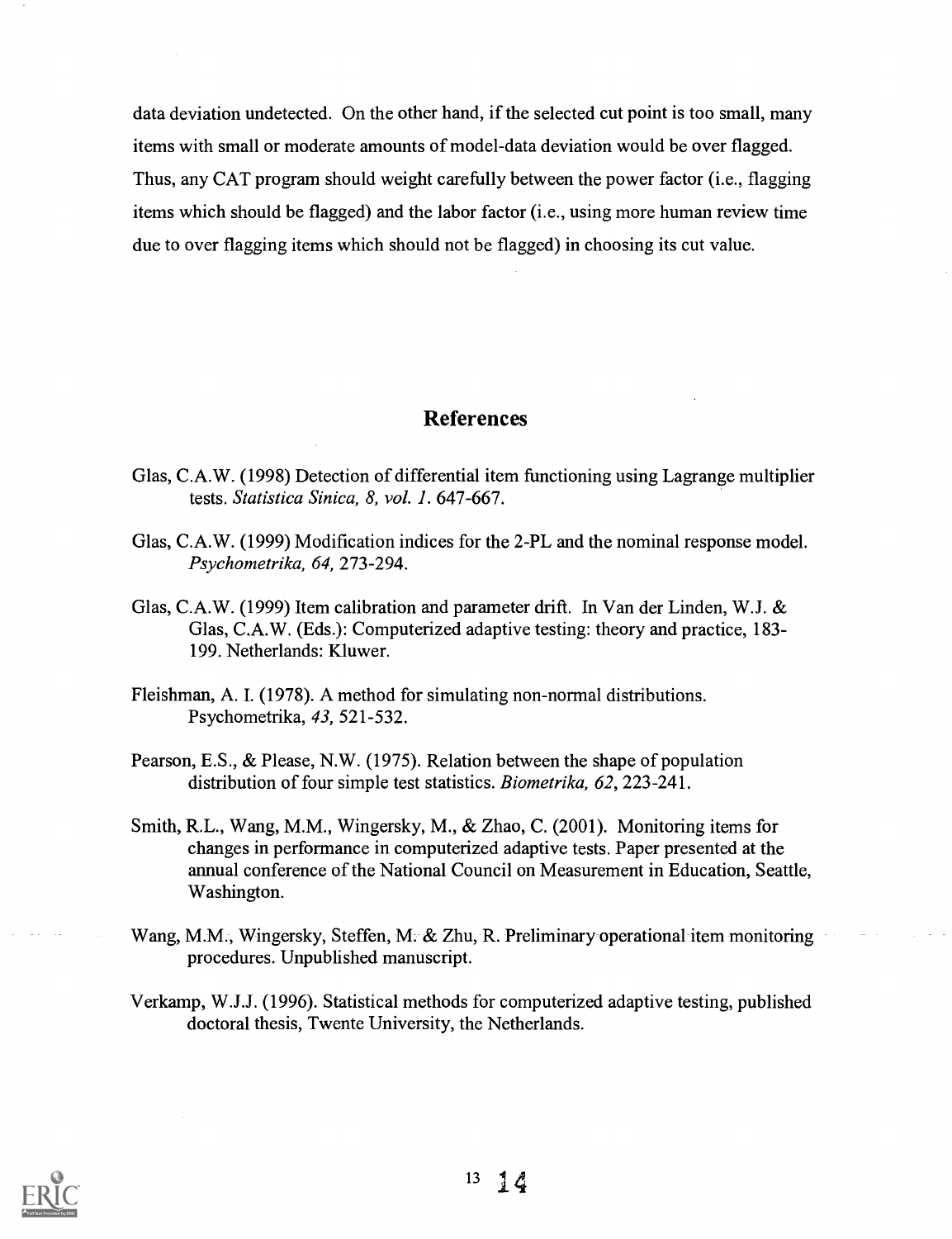| Item#     | Est_a        | Est_b           | Est_c        | Real_a       | Real_b             | Real_c       | Diff_a           | Diff_b             |              | Misfit Area Misfit Type    |
|-----------|--------------|-----------------|--------------|--------------|--------------------|--------------|------------------|--------------------|--------------|----------------------------|
|           |              | $-1.69$         |              | 0.45         | $-1.69$            | 0.22         | 0.00             | 0.00               | 0.00         |                            |
| 1         | 0.45         |                 | 0.22         |              |                    |              |                  |                    |              |                            |
| $\pmb{2}$ | 0.45         | 0.44            | 0.22         | 0.45         | 0.44               | 0.22         | 0.00             | 0.00               | 0.00         |                            |
| 3         | 0.45         | 2.18            | 0.22         | 0.45         | 2.18               | 0.22         | 0.00             | 0.00               | 0.00         |                            |
| 4         | 0.80         | $-1.69$         | 0.22         | 0.80         | $-1.69$            | 0.22         | 0.00             | 0.00               | 0.00         |                            |
| 5         | 0.80         | 0.44            | 0.22         | 0.80         | 0.44               | 0.22         | 0.00             | 0.00               | 0.00         |                            |
| 6         | 0.80         | 2.18            | 0.22         | 0.80         | 2.18               | 0.22         | 0.00             | 0.00               | 0.00         |                            |
| 7         | 1.14         | -1.69           | 0.22         | 1.14         | $-1.69$            | 0.22         | 0.00             | 0.00               | 0.00         |                            |
| 8         | 1.14         | 0.44            | 0.22         | 1.14         | 0.44               | 0.22         | 0.00             | 0.00               | 0.00         |                            |
| 9         | 1.14         | 2.18            | 0.22         | 1.14         | 2.18               | 0.22         | 0.00             | 0.00               | 0.00         |                            |
| 10        | 0.45         | $-1.69$         | 0.22         | 0.45         | $-1.49$            | 0.22         | 0.00             | 0.20               | 0.09         | Uniform                    |
| 11        | 0.45         | 0.44            | 0.22         | 0.45         | 0.64               | 0.22         | 0.00             | 0.20               | 0.09         | Uniform                    |
| 12        | 0.45         | 2.18            | 0.22         | 0.45         | 2.38               | 0.22         | 0.00             | 0.20               | 0.09         | Uniform                    |
| 13        | 0.80         | $-1.69$         | 0.22         | 0.80         | $-1.49$            | 0.22         | 0.00             | 0.20               | 0.13         | Uniform                    |
| 14        | 0.80         | 0.44            | 0.22         | 0.80         | 0.64               | 0.22         | 0.00             | 0.20               | 0.13         | Uniform                    |
| 15        | 0.80         | 2.18            | 0.22         | 0.80         | 2.38               | 0.22         | 0.00             | 0.20               | 0.13         | Uniform                    |
| 16        | 1.14         | $-1.69$         | 0.22         | 1.14         | $-1.49$            | 0.22         | 0.00             | 0.20               | 0.15         | Uniform                    |
|           |              |                 | 0.22         |              |                    | 0.22         | 0.00             | 0.20               | 0.15         | Uniform                    |
| 17        | 1.14         | 0.44            |              | 1.14         | 0.64               |              |                  |                    |              |                            |
| 18        | 1.14         | 2.18            | 0.22         | 1.14         | 2.38               | 0.22         | $0.00\,$         | 0.20               | 0.15         | Uniform                    |
| 19        | 0.45         | $-1.69$         | 0.22         | 0.35         | $-1.69$            | 0.22         | $-0.10$          | 0.00               | 0.09         | Non-Uniform                |
| 20        | 0.45         | 0.44            | 0.22         | 0.35         | 0.44               | 0.22         | $-0.10$          | 0.00               | 0.09         | Non-Uniform                |
| 21        | 0.45         | 2.18            | 0.22         | 0.35         | 2.18               | 0.22         | $-0.10$          | 0.00               | 0.09         | Non-Uniform                |
| 22        | 0.80         | $-1.69$         | 0.22         | 0.60         | $-1.69$            | 0.22         | $-0.20$          | 0.00               | 0.13         | Non-Uniform                |
| 23        | 0.80         | 0.44            | 0.22         | 0.60         | 0.44               | 0.22         | $-0.20$          | 0.00               | 0.13         | Non-Uniform                |
| 24        | 0.80         | 2.18            | 0.22         | 0.60         | 2.18               | 0.22         | $-0.20$          | 0.00               | 0.13         | Non-Uniform                |
| 25        | 1.14         | $-1.69$         | 0.22         | 0.84         | $-1.69$            | 0.22         | $-0.30$          | 0.00               | 0.14         | Non-Uniform                |
| 26        | 1.14         | 0.44            | 0.22         | 0.84         | 0.44               | 0.22         | $-0.30$          | 0.00               | 0.14         | Non-Uniform                |
| 27        | 1.14         | 2.18            | 0.22         | 0.84         | 2.18               | 0.22         | $-0.30$          | 0.00               | 0.14         | Non-Uniform                |
| 28        | 0.45         | $-1.29$         | 0.22         | 0.45         | $-1.69$            | 0.22         | 0.00             | $-0.40$            | 0.18         | Uniform                    |
| 29        | 0.45         | 0.84            | 0.22         | 0.45         | 0.44               | 0.22         | 0.00             | $-0.40$            | 0.18         | Uniform                    |
| 30        | 0.45         | 2.58            | 0.22         | 0.45         | 2.18               | 0.22         | 0.00             | $-0.40$            | 0.18         | Uniform                    |
| 31        | 0.80         | $-1.29$         | 0.22         | 0.80         | $-1.69$            | 0.22         | 0.00             | $-0.40$            | 0.25         | Uniform                    |
| 32        | 0.80         | 0.84            | 0.22         | 0.80         | 0.44               | 0.22         | 0.00             | $-0.40$            | 0.25         | Uniform                    |
| 33        | 0.80         | 2.58            | 0.22         | 0.80         | 2.18               | 0.22         | 0.00             | $-0.40$            | 0.25         | Uniform                    |
| 34        | 0.94         | $-1.29$         | 0.22         | 0.94         | $-1.69$            | 0.22         | 0.00             | $-0.40$            | 0.27         | Uniform                    |
| 35        |              | 0.84            | 0.22         | 0.94         | 0.44               | 0.22         | 0.00             | $-0.40$            | 0.27         | Uniform                    |
|           | 0.94         |                 |              |              |                    |              | 0.00             | $-0.40$            |              |                            |
| 36        | 0.94         | 2.58            | 0.22         | 0.94         | 2.18               | 0.22         |                  |                    | 0.27         | Uniform                    |
| 37        | 0.45         | $-1.69$         | 0.22         | 0.60         | $-1.34$            | 0.22         | 0.15             | 0.35               | 0.17         | Non-Uniform                |
| 38        | 0.45         | 0.44            | 0.22         | 0.60         | 0.79               | 0.22         | 0.15             | 0.35               | 0.17         | Non-Uniform                |
| 39        | 0.45         | 2.18            | 0.22         | 0.60         | 2.53               | 0.22         | 0.15             | 0.35               | 0.17         | Non-Uniform                |
| 40        | 0.80         | $-1.69$         | 0.22         | 1.11         | $-1.34$            | 0.22         | 0.31             | 0.35               | 0.25         | Non-Uniform                |
| 41        | 0.80         | 0.44            | 0.22         | 1.11         | 0.79               | 0.22         | 0.31             | 0.35               | 0.25         | Non-Uniform                |
| 42        | 0.80         | 2.18            | 0.22         | 1.11         | 2.53               | 0.22         | 0.31             | 0.35               | 0.25         | Non-Uniform                |
| 43        | 1.14         | $-1.69$         | 0.22         | 1.58         | $-1.34$            | 0.22         | 0.44             | 0.35               | 0.27         | Non-Uniform                |
| 44        | 1.14         | 0.44            | 0.22         | 1.58         | 0.79               | 0.22         | 0.44             | 0.35               | 0.27         | Non-Uniform                |
| 45        | 1.14         | 2.18            | 0.22         | 1.58         | 2.53               | 0.22         | 0.44             | 0.35               | 0.27         | Non-Uniform                |
| 46        | 0.45         | $-1.69$         | 0.22         | 0.45         | $-2.29$            | 0.22         | 0.00             | $-0.60$            | 0.26         | Uniform                    |
| 47        | 0.45         | 0.44            | 0.22         | 0.45         | $-0.16$            | 0.22         | 0.00             | $-0.60$            | 0.26         | Uniform                    |
| 48        | 0.45         | 2.18            | 0.22         | 0.45         | 1.58               | 0.22         | 0.00             | $-0.60$            | 0.26         | Uniform                    |
| 49        | 0.80         | $-1.69$         | 0.22         | 0.80         | $-2.29$            | 0.22         | 0.00             | $-0.60$            | 0.37         | Uniform                    |
| 50        | 0.80         | 0.44            | 0.22         | 0.80         | -0.16              | 0.22         | 0.00             | -0.60              | 0.37         | Unitorm                    |
| 51        | 0.80         | 2.18            | 0.22         | 0.80         | 1.58               | 0.22         | 0.00             | $-0.60$            | 0.37         | Uniform                    |
| 52        | 1.14         | $-1.69$         | 0.22         | 1.14         | $-2.29$            | 0.22         | 0.00             | $-0.60$            | 0.43         | Uniform                    |
| 53        | 1.14         | 0.44            | 0.22         | 1.14         | $-0.16$            | 0.22         | 0.00             | $-0.60$            | 0.43         | Uniform                    |
| 54        | 1.14         | 2.18            | 0.22         | 1.14         | 1.58               | 0.22         | 0.00             | $-0.60$            | 0.43         | Uniform                    |
|           |              |                 |              |              |                    |              |                  |                    |              | Non-Uniform                |
| 55        | 0.80         | $-1.69$         | 0.22         | 0.50         | $-2.19$            | 0.22         | $-0.30$          | $-0.50$            | 0.26         |                            |
| 56        | 0.80         | 0.44            | 0.22         | 0.50         | $-0.06$            | 0.22         | $-0.30$          | $-0.50$            | 0.26         | Non-Uniform                |
| 57        | 0.80         | 2.18            | 0.22         | 0.50         | 1.68               | 0.22         | $-0.30$          | $-0.50$            | 0.26         | Non-Uniform                |
| 58        | 0.80         | $-1.69$         | 0.22         | 0.35         | $-2.49$            | 0.22         | $-0.45$          | $-0.80$            | 0.37         | Non-Uniform                |
| 59        | 0.80         | 0.44            | 0.22         | 0.35         | $-0.36$            | 0.22         | $-0.45$          | $-0.80$            | 0.37         | Non-Uniform                |
| 60        | 0.80         | 2.18            | 0.22         | 0.35         | 1.38               | 0.22         | $-0.45$          | $-0.80$            | 0.37         | Non-Uniform                |
| 61        | 0.80         | $-1.69$         | 0.22         | 0.30         | $-2.79$            | 0.22         | $-0.50$          | $-1.10$            | 0.43         | Non-Uniform                |
| 62        | 0.80         | 0.44            | 0.22         | 0.30         | $-0.66$            | 0.22         | $-0.50$          | $-1.10$            | 0.43         | Non-Uniform                |
| 63        | 0.80         | 2.18            | 0.22         | 0.30         | 1.08               | 0.22         | $-0.50$          | $-1.10$            | 0.43         | Non-Uniform                |
| 64        | 0.80         | $-1.69$         | 0.22         | 0.40         | $-2.89$            | 0.22         | -0.40            | $-1.20$            | 0.45         | Non-Uniform                |
| 65        | 0.80         | 0.44            | 0.22         | 0.40         | $-0.76$            | 0.22         | $-0.40$          | $-1.20$            | 0.45         | Non-Uniform                |
|           | 0.80         | 2.18            | 0.22         | 0.40         | 0.98               | 0.22         | -0.40            | $-1.20$            | 0.45         | Non-Uniform                |
|           | 0.80         | $-1.69$         | 0.22         | 0.40         | $-3.09$            | 0.22         | -0.40            | $-1.40$            | 0.51         | Non-Uniform                |
| 66        |              |                 |              |              |                    | 0.22         | $-0.40$          | $-1.40$            | 0.51         | Non-Uniform                |
| 67        |              |                 |              |              |                    |              |                  |                    |              |                            |
| 68        | 0.80         | 0.44            | 0.22         | 0.40         | $-0.96$            |              |                  |                    |              |                            |
| 69        | 0.80         | 2.18            | 0.22         | 0.40         | 0.78               | 0.22         | -0.40            | $-1.40$            | 0.51         | Non-Uniform                |
| 70<br>71  | 0.80<br>0.80 | $-1.69$<br>0.44 | 0.22<br>0.22 | 0.40<br>0.40 | $-3.50$<br>$-1.50$ | 0.22<br>0.22 | $-0.40$<br>-0.40 | $-1.81$<br>$-1.94$ | 0.62<br>0.66 | Non-Uniform<br>Non-Uniform |

 $\sim$ 

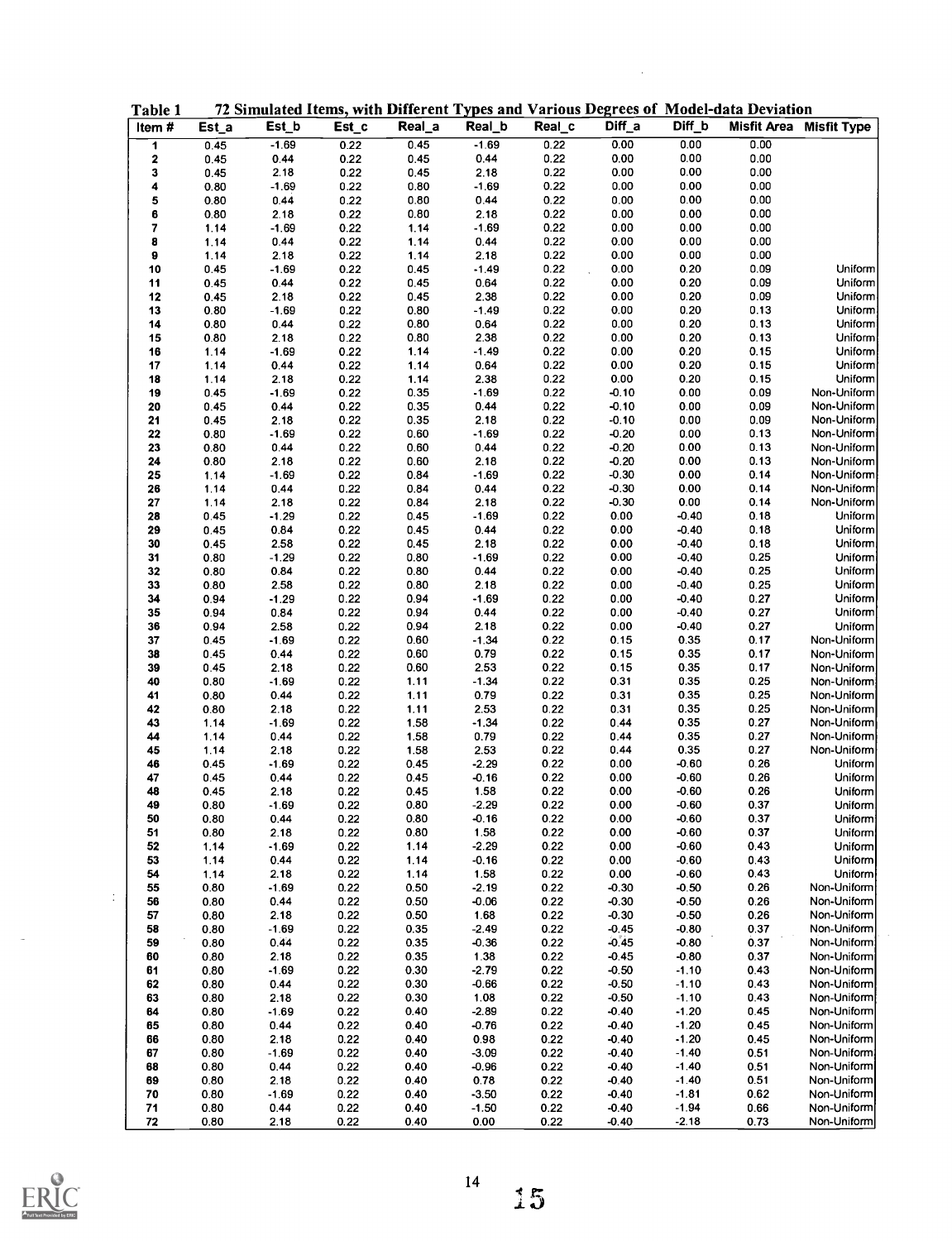| Table 2a                |              |              |              |              | Mean for $Z_c$ , $Z_2$ , and $Z_3$ over 100 Replications under 4 Ability Distribution Conditions                                                                |              |              |              |              |              |                                             | (Sample Size = 200) |              |
|-------------------------|--------------|--------------|--------------|--------------|-----------------------------------------------------------------------------------------------------------------------------------------------------------------|--------------|--------------|--------------|--------------|--------------|---------------------------------------------|---------------------|--------------|
| Item#                   | Area         |              |              |              | Z <sub>c</sub> _rct Z <sub>c</sub> _nom Z <sub>c</sub> _pos Z <sub>c</sub> _neg Z <sub>2</sub> _rct Z <sub>2</sub> _nom Z <sub>2</sub> _pos Z <sub>2</sub> _neg |              |              |              |              |              | $Z_3$ _rct $Z_3$ _nom $Z_3$ _pos $Z_3$ _neg |                     |              |
| $\overline{\mathbf{1}}$ | 0.00         | 0.04         | $-0.11$      | 0.04         | 0.09                                                                                                                                                            | 0.30         | 0.33         | 0.33         | 0.30         | 0.80         | 0.83                                        | 0.84                | 0.78         |
| 2                       | 0.00         | 0.16         | 0.06         | 0.22         | 0.04                                                                                                                                                            | 0.30         | 0.32         | 0.32         | 0.33         | 0.79         | 0.80                                        | 0.81                | 0.86         |
| 3                       | 0.00         | $-0.10$      | 0.08         | 0.05         | 0.09                                                                                                                                                            | 0.29         | 0.31         | 0.32         | 0.30         | 0.77         | 0.77                                        | 0.81                | 0.79         |
| 4                       | 0.00         | 0.15         | $-0.19$      | 0.09         | $-0.08$                                                                                                                                                         | 0.30         | 0.34         | 0.32         | 0.30         | 0.79         | 0.82                                        | 0.80                | 0.79         |
| 5                       | 0.00         | 0.00         | 0.05         | $-0.11$      | 0.03                                                                                                                                                            | 0.30         | 0.31         | 0.33         | 0.30         | 0.79         | 0.79                                        | 0.82                | 0.80         |
| 6                       | 0.00         | 0.07         | $-0.01$      | 0.01         | $-0.01$                                                                                                                                                         | 0.30         | 0.32         | 0.30         | 0.31         | 0.81         | 0.80                                        | 0.76                | 0.84         |
| $\overline{7}$          | 0.00         | 0.09         | 0.06         | 0.09         | 0.11                                                                                                                                                            | 0.31         | 0.32         | 0.30         | 0.29         | 0.83         | 0.80                                        | 0.76                | 0.81         |
| 8                       | 0.00         | $-0.16$      | $-0.08$      | $-0.04$      | 0.02                                                                                                                                                            | 0.28         | 0.32         | 0.31         | 0.28         | 0.77         | 0.80                                        | 0.79                | 0.78         |
| 9                       | 0.00         | 0.10         | 0.07         | $-0.01$      | 0.06                                                                                                                                                            | 0.30         | 0.32         | 0.32         | 0.28         | 0.81         | 0.81                                        | 0.81                | 0.79         |
| 10                      | 0.09         | $-0.85$      | $-0.62$      | $-0.82$      | $-0.86$                                                                                                                                                         | 0.33         | 0.33         | 0.33         | $0.33 -$     | 0.87         | 0.83                                        | 0.82                | 0.85         |
| 11                      | 0.09         | $-0.85$      | $-0.92$      | $-0.82$      | $-0.86$                                                                                                                                                         | 0.31         | 0.35         | 0.33         | 0.32         | 0.82         | 0.87                                        | 0.83                | 0.84         |
| 12                      | 0.09         | $-0.68$      | $-0.80$      | $-0.70$      | $-0.83$                                                                                                                                                         | 0.31         | 0.35         | 0.33         | 0.34         | 0.82         | 0.88                                        | 0.84                | 0.87         |
| 13                      | 0.13         | $-1.23$      | $-1.38$      | $-1.27$      | $-1.40$                                                                                                                                                         | 0.35         | 0.40         | 0.36         | 0.36         | 0.94         | 0.97                                        | 0.89                | 0.96         |
| 14                      | 0.13         | $-1.18$      | $-1.36$      | $-1.15$      | $-1.27$                                                                                                                                                         | 0.32         | 0.39         | 0.36         | 0.37         | 0.86         | 0.96                                        | 0.91                | 0.98         |
| 15                      | 0.13         | $-1.16$      | $-1.36$      | $-1.15$      | $-1.31$                                                                                                                                                         | 0.33         | 0.39         | 0.35         | 0.36         | 0.90         | 0.97                                        | 0.89                | 0.97         |
| 16                      | 0.15         | $-1.57$      | $-1.84$      | $-1.36$      | $-1.75$                                                                                                                                                         | 0.35         | 0.44         | 0.37         | 0.38         | 0.96         | 1.08                                        | 0.95                | 1.04         |
| 17                      | 0.15         | $-1.53$      | $-1.68$      | $-1.42$      | $-1.53$                                                                                                                                                         | 0.36         | 0.43         | 0.37         | 0.36         | 0.98         | 1.05                                        | 0.94                | 1.00         |
| 18                      | 0.15         | $-1.30$      | $-1.81$      | $-1.43$      | $-1.33$                                                                                                                                                         | 0.36         | 0.44         | 0.37         | 0.35         | 0.98         | 1.08                                        | 0.96                | 0.98         |
| 19                      | 0.09         | $-0.34$      | $-0.36$      | 0.02         | $-0.54$                                                                                                                                                         | 0.33         | 0.33         | 0.33         | 0.34         | 0.88         | 0.82                                        | 0.83                | 0.87         |
| 20                      | 0.09         | $-0.34$      | $-0.21$      | 0.03         | $-0.50$                                                                                                                                                         | 0.32         | 0.34         | 0.32         | 0.36         | 0.85         | 0.85                                        | 0.82                | 0.94         |
| 21                      | 0.09         | $-0.22$      | $-0.25$      | 0.08         | $-0.60$                                                                                                                                                         | 0.33         | 0.32         | 0.35         | 0.35         | 0.89         | 0.81                                        | 0.88                | 0.90         |
| 22                      | 0.13         | $-0.24$      | $-0.43$      | 0.22         | $-0.65$                                                                                                                                                         | 0.36         | 0.35         | 0.37         | 0.36         | 0.98         | 0.90                                        | 0.94                | 0.99         |
| 23                      | 0.13         | $-0.31$      | $-0.41$      | 0.12         | $-0.47$                                                                                                                                                         | 0.36         | 0.34         | 0.36         | 0.37         | 0.98         | 0.87                                        | 0.94                | 1.00         |
| 24                      | 0.13         | 0.09         | $-0.13$      | 0.11         | $-0.74$                                                                                                                                                         | 0.34         | 0.35         | 0.36         | 0.37         | 0.91         | 0.90                                        | 0.93                | 1.02         |
| 25                      | 0.14         | 0.02         | 0.02         | 0.37         | $-0.39$                                                                                                                                                         | 0.37         | 0.36         | 0.38         | 0.39         | 1.08         | 0.92                                        | 0.99                | 1.16         |
| 26                      | 0.14         | $-0.22$      | $-0.10$      | 0.12         | $-0.68$                                                                                                                                                         | 0.39         | 0.40         | 0.37         | 0.37         | 1.12         | 1.04                                        | 0.98                | 1.12         |
| 27                      | 0.14         | 0.04         | $-0.29$      | 0.16         | $-0.66$                                                                                                                                                         | 0.34         | 0.38         | 0.36         | 0.39         | 0.96         | 0.99                                        | 0.96                | 1.17         |
| 28                      | 0.18         | 1.65         | 149          | 1.51         | 1.55                                                                                                                                                            | 0.34         | 0.37         | 0.38         | 0.35         | 0.90         | 0.91                                        | 0.93                | 0.91         |
| 29                      | 0.18         | 1.55         | 144          | 1.39         | 1.61                                                                                                                                                            | 0.35         | 0.39         | 0.37         | 0.35         | 0.90         | 0.95                                        | 0.92                | 0.90         |
| 30                      | 0.18         | 1.48         | 1.62         | 1.63         | 1.58                                                                                                                                                            | 0.34         | 0.39         | 0.39         | 0.36         | 0.91         | 0.96                                        | 0.96                | 0.92         |
| 31                      | 0.25         | 2.32         | 2.51         | 2.49         | 2.35                                                                                                                                                            | 0.41         | 0.50         | 0.48         | 0.40         | 1.07         | 1.17                                        | 1.16                | 1.05         |
| 32                      | 0.25         | 2.48         | 2.36         | 2.34         | 2.24                                                                                                                                                            | 0.43         | 0.47         | 0.44         | 0.41         | 1.13         | 1.14                                        | 1.08                | 1.06         |
| 33                      | 0.25         | 2.38         | 265          | 2.44         | 2.37                                                                                                                                                            | 0.41         | 0.52         | 0.46         | 0.40         | 1.07         | 1.23                                        | 1.11                | 1.06         |
| 34                      | 0.27         | 2.61         | 2.88         | 2.59         | 2.50                                                                                                                                                            | 0.45         | 0.54         | 0.49         | 0.41         | 1.17         | 1.29                                        | 1.17                | 1.07         |
| 35                      | 0.27         | 2.63         | 2.73         | 2.72         | 2.73                                                                                                                                                            | 0.45         | 0.53         | 0.50         | 0.45         | 1.16         | 1.25                                        | 1.20                | 1.18         |
| 36                      | 0.27         | 2.59         | 2.92         | 2.79         | 2.63                                                                                                                                                            | 0.43         | 0.56         | 0.50         | 0.43         | 1.12         | 1.30                                        | 1.21                | 1.12         |
| 37                      | 0.17         | $-1.36$      | $-1.49$      | $-1.75$      | $-0.99$                                                                                                                                                         | 0.38         | 0.40         | 0.44         | 0.35         | 0.98         | 0.97                                        | 1.05                | 0.90         |
| 38                      | 0.17         | $-1.44$      | $-1.38$      | $-1.72$      | $-1.05$                                                                                                                                                         | 0.37         | 0.38         | 0.42         | 0.33         | 0.95         | 0.92                                        | 1.03                | 0.85         |
| 39                      | 0.17         | $-1.52$      | $-1.31$      | $-1.66$      | $-1.04$                                                                                                                                                         | 0.40         | 0.37         | 0.42         | 0.35         | 1.02         | 0.91                                        | 1.02                | 0.90         |
| 40                      | 0.25         | $-2.30$      | $-2.33$      | $-2.43$      | $-1.91$                                                                                                                                                         | 0.44         | 0.52         | 0.50         | 0.40         | 1.12         | 1.21                                        | 1.21                | 1.02         |
| 41                      | 0.25         | $-2.39$      | $-2.37$      | $-2.66$      | $-1.88$                                                                                                                                                         | 0.46         | 0.52         | 0.52         | 0.39         | 1.16         | 1.21                                        | 1.24                | 1.02         |
| 42                      | 0.25         | $-2.29$      | $-2.41$      | $-2.73$      | $-1.92$                                                                                                                                                         | 0.45         | 0.54         | 0.54         | 0.40         | 1.16         | 1.25                                        | 1.29                | 1.03         |
| 43                      | 0.27         | $-2.64$      | $-3.13$      | $-2.84$      | $-2.37$                                                                                                                                                         | 0.48         | 0.64         | 0.55         | 0.45         | 1.21         | 1.45                                        | 1.33                | 1.17         |
| 44                      | 0.27         | $-2.68$      | $-3.26$      | $-2.92$      | $-2.35$                                                                                                                                                         | 0.48         | 0.68         | 0.55         | 0.45         | 1.22         | 1.53                                        | 1.34                | 1.15         |
| 45                      | 0.27         | $-2.63$      | $-3.13$      | $-2.72$      | $-2.43$                                                                                                                                                         | 0.48         | 0.66         | 0.52         | 0.43         | 1.22         | 1.50                                        | 1.25                | 1.09         |
| 46                      | 0.26<br>0.26 | 2.40<br>2.48 | 2.29         | 2.39<br>2.33 | 2.33<br>2.35                                                                                                                                                    | 0.41         | 0.46         | 0.46         | 0.41         | 1.07         | 1.10                                        | 1.13                | 1.06         |
| 47<br>48                | 0.26         | 2.28         | 2.25<br>2.29 | 2.19         | 2.28                                                                                                                                                            | 0.42<br>0.41 | 0.45<br>0.46 | 0.45<br>0.46 | 0.42<br>0.41 | 1.09<br>1.06 | 1.10<br>1.10                                | 1.10<br>1.11        | 1.09<br>1.06 |
| 49                      | 0.37         | 3.41         | 3.68         | 3.85         | 3.48                                                                                                                                                            | 0.53         | 0.67         | 0.66         | 0.53         | 1.37         | 1.57                                        | 1.57                | 1.39         |
| 50                      | 0.37         | 3.35         | 3.71         | 3.71         | 3.43                                                                                                                                                            | 0.53         | 0.66         | 0.64         | 0.51         | 1.36         | 1.55                                        | 1.52                | 1.33         |
| 51                      | 0.37         | 3.49         | 3.67         | 3.72         | 3.39                                                                                                                                                            | 0.54         | 0.66         | 0.65         | 0.51         | 1.38         | 1.54                                        | 1.54                | 1.32         |
| 52                      | 0.43         | 4.28         | 4.72         | 4.41         | 4.17                                                                                                                                                            | 0.65         | 0.88         | 0.76         | 0.60         | 1.62         | 1.96                                        | 1.77                | 1.55         |
| 53                      | 0.43         | 4.27         | 4.69         | 4.34         | 4.21                                                                                                                                                            | 0.64         | 0.85         | 0.74         | 0.59         | 1.60         | 1.93                                        | 1.73                | 1.53         |
| 54                      | 0.43         | 4.10         | 4.62         | 4.36         | 4.01                                                                                                                                                            | 0.61         | 0.84         | 0.75         | 0.57         | 1.54         | 1.89                                        | 1.75                | 1.48         |
| 55                      | 0.26         | 2.15         | 1.77         | 2.56         | 1.22                                                                                                                                                            | 0.48         | 0.46         | 0.61         | 0.39         | 1.23         | 1.12                                        | 1.42                | 1.03         |
| 56                      | 0.26         | 196          | 2.03         | 2.78         | 1.31                                                                                                                                                            | 0.46         | 0.48         | 0.64         | 0.40         | 1.18         | 1.16                                        | 1.50                | 1.09         |
| 57                      | 0.26         | 1.98         | 2.13         | 2.69         | 1.35                                                                                                                                                            | 0.47         | 0.50         | 0.62         | 0.40         | 1.22         | 1.21                                        | 1.43                | 1.07         |
| 58                      | 0.37         | 2.29         | 2.16         | 3.14         | 0.98                                                                                                                                                            | 0.60         | .0.55        | 0.78         | 0.53         | 1.57         | 1.36                                        | 1.80                | 1.46         |
| 59                      | 0.37         | 2.16         | 2.08         | 3.29         | 1.20                                                                                                                                                            | 0.58         | 0.53         | 0.78         | 0.50         | 1.49         | 1.30                                        | 1.81                | 1.38         |
| 60                      | 0.37         | 2.14         | 1.95         | 3.19         | 0.92                                                                                                                                                            | 0.59         | 0.53         | 0.79         | 0.50         | 1.53         | 1.32                                        | 1.83                | 1.38         |
| 61                      | 0.43         | 2.58         | 2.74         | 3.70         | 1.49                                                                                                                                                            | 0.65         | 0.61         | 0.89         | 0.54         | 1.71         | 1.51                                        | 2.03                | 1.49         |
| 62                      | 0.43         | 2.73         | 2.39         | 3.78         | 1.51                                                                                                                                                            | 0.65         | 0.59         | 0.89         | 0.56         | 1.70         | 1.47                                        | 2.03                | 1.54         |
| 63                      | 0.43         | 2.81         | 2.38         | 3.86         | 1.46                                                                                                                                                            | 0.66         | 0.58         | 0.89         | 0.55         | 1.69         | 1.45                                        | 2.04                | 1.51         |
| 64                      | 0.45         | 4.10         | 3.89         | 495          | 2.96                                                                                                                                                            | 0.69         | 0.72         | 0.97         | 0.51         | 1.70         | 1.69                                        | 2.19                | 1.33         |
| 65                      | 0.45         | 3.92         | 3.75         | 491          | 3.18                                                                                                                                                            | 0.68         | 0.70         | 0.97         | 0.52         | 1.68         | 1.64                                        | 2.18                | 1.35         |
| 66                      | 0.45         | 3.92         | 3.71         | 4.88         | 2.97                                                                                                                                                            | 0.69         | 0.68         | 0.97         | 0.51         | 1.72         | 1.60                                        | 2.17                | 1.34         |
| 67                      | 0.51         | 4.62         | 4.54         | 5.33         | 3.92                                                                                                                                                            | 0.75         | 0.80         | 1.04         | 0.56         | 185          | 1.85                                        | 2.34                | 1.45         |
| 68                      | 0.51         | 4.82         | 4.53         | 5.48         | 363                                                                                                                                                             | 0.76         | 0.80         | 1.06         | 0.55         | 186          | 1.85                                        | 2.35                | 1.41         |
| 69                      | 0.51         | 4.54         | 4.54         | 5.53         | 3.62                                                                                                                                                            | 0.74         | 0.78         | 1.08         | 0.55         | 183          | 1.83                                        | 2.40                | 1.42         |
| 70                      | 0.62         | 5.93         | 5.60         | 6.85         | 4.87                                                                                                                                                            | 0.90         | 0.96         | 1.28         | 0.66         | 2.19         | 2.21                                        | 2.84                | 1.69         |
| 71                      | 0.66         | 6.30         | 6.07         | 7.04         | 4.93                                                                                                                                                            | 0.95         | 1.03         | 1.30         | 0.67         | 231          | 2.38                                        | 2.90                | 1.71         |
| 72                      | 0.73         | 6.84         | 6.56         | 7.83         | 5.82                                                                                                                                                            | 1.02         | 1.10         | 1.43         | 0.77         | 2.49         | 2.55                                        | 3.17                | 1.97         |

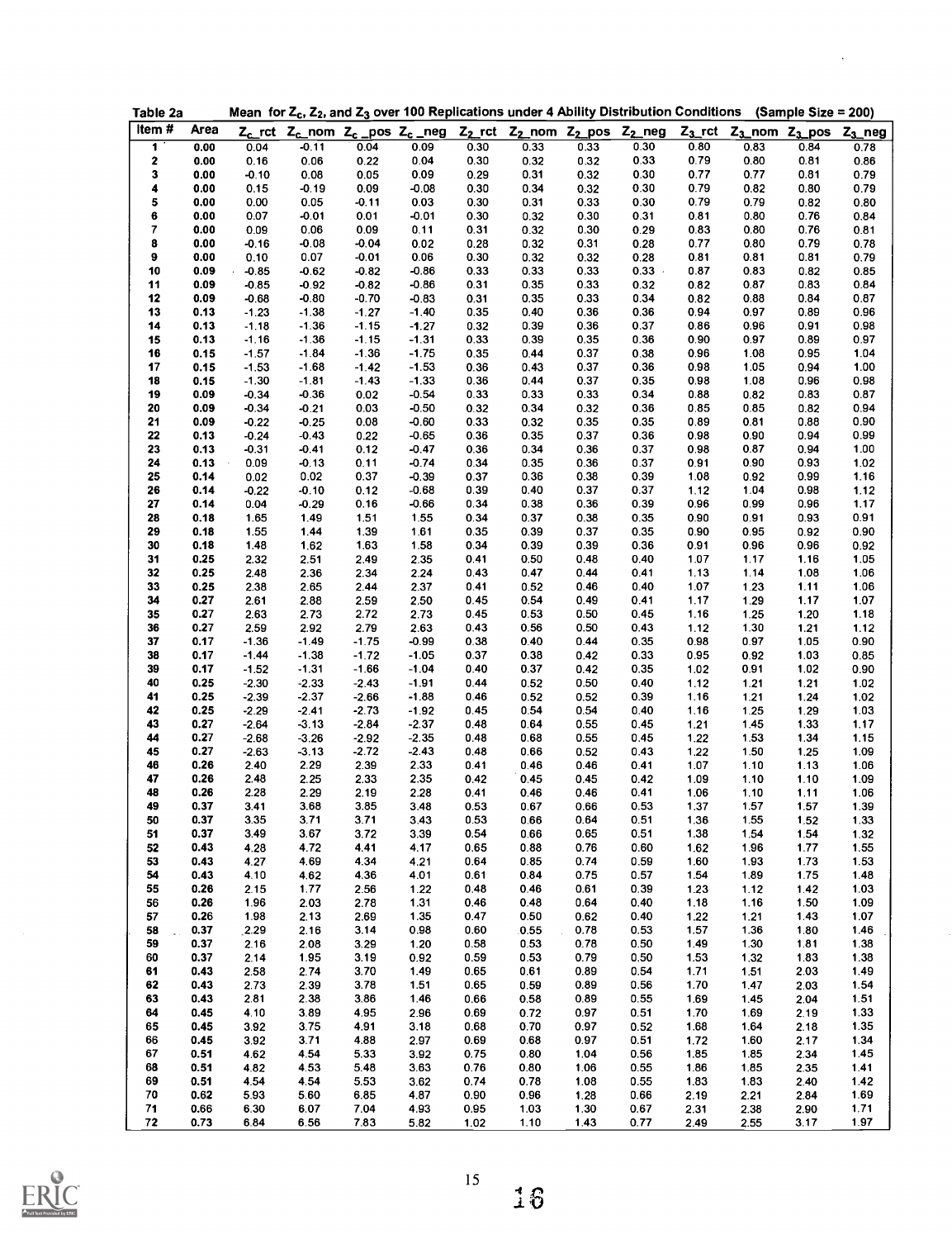| Table 2b   |      |         |         |         |         |              | Mean for $Z_c$ , $Z_2$ , and $Z_3$ over 100 Replications under 4 Ability Distribution Conditions (Sample Size = 400) |              |              |              |                                                                                 |              |              |
|------------|------|---------|---------|---------|---------|--------------|----------------------------------------------------------------------------------------------------------------------|--------------|--------------|--------------|---------------------------------------------------------------------------------|--------------|--------------|
| Item#      | Area |         |         |         |         |              | $Z_{c}$ _rct $Z_{c}$ _nom $Z_{c}$ _pos $Z_{c}$ _neg $Z_{2}$ _rct $Z_{2}$ _nom $Z_{2}$ _pos $Z_{2}$ _neg              |              |              |              | Z <sub>3</sub> _rct Z <sub>3</sub> _nom Z <sub>3</sub> _pos Z <sub>3</sub> _neg |              |              |
| 1          | 0.00 | $-0.01$ | 0.16    | $-0.04$ | 0.02    | 0.31         | 0.31                                                                                                                 | 0.30         | 0.33         | 0.81         | 0.78                                                                            | 0.77         | 0.86         |
| 2          | 0.00 | $-0.07$ | $-0.06$ | 0.05    | $-0.05$ | 0.29         | 0.33                                                                                                                 | 0.30         | 0.29         | 0.78         | 0.81                                                                            | 0.76         | 0.75         |
| 3          | 0.00 | 0.03    | 0.03    | $-0.09$ | $-0.06$ | 0.31         | 0.33                                                                                                                 | 0.31         | 0.29         | 0.81         | 0.82                                                                            | 0.78         | 0.75         |
| 4          | 0.00 | 0.08    | 0.10    | 0.13    | $-0.01$ | 0.30         | 0.33                                                                                                                 | 0.31         | 0.30         | 0.81         | 0.83                                                                            | 0.78         | 0.81         |
| 5          | 0.00 | 0.13    | $-0.06$ | $-0.16$ | $-0.08$ | 0.28         | 0.33                                                                                                                 | 0.31         | 0.30         | 0.76         | 0.82                                                                            | 0.78         | 0.80         |
| 6          | 0.00 | $-0.05$ | 0.04    | 0.10    | 0.16    | 0.29         | 0.31                                                                                                                 | 0.31         | 0.30         | 0.78         | 0.77                                                                            | 0.78         | 0.80         |
| 7          | 0.00 | $-0.03$ | 0.04    | 0.05    | 0.13    | 0.29         | 0.34                                                                                                                 | 0.30         | 0.27         | 0.77         | 0.85                                                                            | 0.77         | 0.77         |
|            | 0.00 | $-0.07$ | 0.09    | $-0.08$ | $-0.11$ | 0.28         | 0.31                                                                                                                 | 0.32         | 0.28         | 0.78         | 0.78                                                                            | 0.82         | 0.78         |
| 8          |      |         |         |         | $-0.11$ | 0.29         | 0.30                                                                                                                 | 0.31         | 0.28         | 0.81         | 0.76                                                                            | 0.78         | 0.80         |
| 9          | 0.00 | $-0.21$ | 0.08    | 0.10    |         |              |                                                                                                                      |              | 0.33         | 0.90         | $-0.92$                                                                         | 0.92         | 0.86         |
| 10         | 0.09 | $-1.00$ | $-1.28$ | $-1.38$ | $-1.08$ | 0.34         | 0.37                                                                                                                 | 0.37         |              |              | 0.88                                                                            | 0.88         | 0.92         |
| 11         | 0.09 | $-1.09$ | $-1.08$ | $-1.09$ | $-1.18$ | 0.32         | 0.35                                                                                                                 | 0.35         | 0.36         | 0.84         |                                                                                 |              | 0.89         |
| 12         | 0.09 | $-1.04$ | $-1.09$ | $-1.30$ | $-1.02$ | 0.34         | 0.37                                                                                                                 | 0.35         | 0.34         | 0.89         | 0.91                                                                            | 0.89         |              |
| 13         | 0.13 | $-1.71$ | $-1.88$ | $-1.60$ | $-1.76$ | 0.37         | 0.43                                                                                                                 | 0.37         | 0.39         | 1.00         | 1.04                                                                            | 0.95         | 1.05         |
| 14         | 0.13 | $-1.83$ | $-1.81$ | $-1.83$ | $-1.99$ | 0.38         | 0.43                                                                                                                 | 0.39         | 0.40         | 1.03         | 1.04                                                                            | 0.99         | 1.07         |
| 15         | 0.13 | $-1.70$ | $-1.93$ | $-1.76$ | $-1.90$ | 0.36         | 0.44                                                                                                                 | 0.39         | 0.41         | 0.98         | 1.07                                                                            | 0.99         | 1.09         |
| 16         | 0.15 | $-2.01$ | $-2.40$ | $-2.00$ | $-2.03$ | 0.40         | 0.51                                                                                                                 | 0.42         | 0.40         | 1.09         | 1.24                                                                            | 1.07         | 1.09         |
| 17         | 0.15 | $-2.08$ | $-2.29$ | $-2.01$ | $-2.15$ | 0.40         | 0.52                                                                                                                 | 0.41         | 0.40         | 1.11         | 1.25                                                                            | 1.03         | 1.08         |
| $\cdot$ 18 | 0.15 | $-2.05$ | $-2.34$ | $-1.83$ | $-2.24$ | 0.40         | 0.50                                                                                                                 | 0.39         | 0.43         | 1.10         | 1.22                                                                            | 1.01         | 1.20         |
| 19         | 0.09 | $-0.38$ | $-0.55$ | $-0.11$ | $-0.66$ | 0.34         | 0.35                                                                                                                 | 0.36         | 0.37         | 0.91         | 0.89                                                                            | 0.90         | 0.97         |
| 20         | 0.09 | $-0.40$ | $-0.48$ | $-0.12$ | $-0.85$ | 0.32         | 0.33                                                                                                                 | 0.32         | 0.37         | 0.86         | 0.84                                                                            | 0.82         | 0.98         |
| 21         | 0.09 | $-0.25$ | $-0.50$ | $-0.09$ | $-0.74$ | 0.35         | 0.35                                                                                                                 | 0.35         | 0.37         | 0.92         | 0.87                                                                            | 0.90         | 0.96         |
| 22         | 0.13 | $-0.32$ | $-0.30$ | 0.25    | $-0.70$ | 0.36         | 0.38                                                                                                                 | 0.37         | 0.42         | 1.02         | 0.99                                                                            | 0.95         | 1.17         |
| 23         | 0.13 | $-0.25$ | $-0.18$ | 0.37    | $-0.88$ | 0.36         | 0.39                                                                                                                 | 0.42         | 0.42         | 1.03         | 1.00                                                                            | 1.07         | 1.17         |
| 24         | 0.13 | $-0.45$ | $-0.42$ | 0.14    | $-0.97$ | 0.37         | 0.39                                                                                                                 | 0.37         | 0.42         | 1.05         | 1.02                                                                            | 0.95         | 1.17         |
| 25         | 0.14 | $-0.07$ | $-0.36$ | 0.39    | $-0.67$ | 0.38         | 0.42                                                                                                                 | 0.41         | 0.46         | 1.12         | 1.11                                                                            | 1.10         | 1.39         |
| 26         | 0.14 | $-0.19$ | $-0.24$ | 0.31    | $-0.97$ | 0.41         | 0.42                                                                                                                 | 0.41         | 0.44         | 1.21         | 1.12                                                                            | 1.08         | 1.36         |
| 27         | 0.14 | $-0.14$ | $-0.39$ | 0.40    | $-0.82$ | 0.41         | 0.40                                                                                                                 | 0.43         | 0.45         | 1.22         | 1.09                                                                            | 1.11         | 1.39         |
|            |      |         |         |         | 2.19    | 0.41         | 0.44                                                                                                                 | 0.45         | 0.41         | 1.08         | 1.08                                                                            | 1.11         | 1.08         |
| 28         | 0.18 | 2.26    | 2.20    | 2.26    |         |              | 0.46                                                                                                                 | 0.44         | 0.40         | 1.04         | 1.11                                                                            | 1.08         | 1.03         |
| 29         | 0.18 | 2.24    | 2.33    | 2.23    | 2.17    | 0.40         |                                                                                                                      |              |              |              |                                                                                 |              | 1.06         |
| 30         | 0.18 | 2.35    | 2.26    | 2.15    | 2.19    | 0.40         | 0.47                                                                                                                 | 0.42         | 0.41         | 1.07         | 1.14                                                                            | 1.05         |              |
| 31         | 0.25 | 3.41    | 3.75    | 3.47    | 3.22    | 0.52         | 0.67                                                                                                                 | 0.60         | 0.51         | 1.36         | 1.57                                                                            | 1.46         | 1.34         |
| 32         | 0.25 | 3.31    | 3.46    | 3.42    | 3.35    | 0.50         | 0.63                                                                                                                 | 0.58         | 0.51         | 1.31         | 1.49                                                                            | 1.41         | 1.35         |
| 33         | 0.25 | 3.43    | 3.63    | 3.62    | 3.35    | 0.52         | 0.67                                                                                                                 | 0.62         | 0.52         | 1.35         | 1.56                                                                            | 1.49         | 1.37         |
| 34         | 0.27 | 3.58    | 4.11    | 3.82    | 3.51    | 0.55         | 0.75                                                                                                                 | 0.65         | 0.53         | 1.41         | 1.74                                                                            | 1.57         | 1.39         |
| 35         | 0.27 | 3.77    | 3.98    | 3.79    | 3.57    | 0.57         | 0.72                                                                                                                 | 0.64         | 0.53         | 1.49         | 1.67                                                                            | 1.55         | 1.39         |
| 36         | 0.27 | 3.73    | 4.18    | 3.86    | 3.44    | 0.56         | 0.75                                                                                                                 | 0.65         | 0.52         | 1.46         | 1.75                                                                            | 1.56         | 1.37         |
| 37         | 0.17 | $-2.16$ | $-2.04$ | $-2.35$ | $-145$  | 0.44         | 0.46                                                                                                                 | 0.52         | 0.38         | 1.13         | 1.12                                                                            | 1.25         | 0.99         |
| 38         | 0.17 | $-1.90$ | $-1.90$ | $-2.39$ | $-1.44$ | 0.43         | 0.46                                                                                                                 | 0.53         | 0.37         | 1.12         | 1.11                                                                            | 1.26         | 0.96         |
| 39         | 0.17 | $-1.97$ | $-2.21$ | $-2.34$ | $-1.52$ | 0.41         | 0.47                                                                                                                 | 0.51         | 0.38         | 1.07         | 1.13                                                                            | 1.23         | 1.00         |
| 40         | 0.25 | $-3.11$ | $-3.67$ | $-3.74$ | $-2.63$ | 0.55         | 0.72                                                                                                                 | 0.69         | 0.48         | 1.39         | 1.64                                                                            | 1.62         | 1.23         |
| 41         | 0.25 | $-3.14$ | $-3.59$ | $-3.47$ | $-2.49$ | 0.54         | 0.71                                                                                                                 | 0.67         | 0.44         | 1.35         | 1.65                                                                            | 1.57         | 1.15         |
| 42         | 0.25 | $-3.13$ | $-3.68$ | $-3.69$ | $-2.87$ | 0.54         | 0.70                                                                                                                 | 0.69         | 0.49         | 1.36         | 1.62                                                                            | 1.63         | 1.26         |
| 43         | 0.27 | $-3.69$ | $-4.45$ | $-3.87$ | $-3.53$ | 0.60         | 0.88                                                                                                                 | 0.68         | 0.56         | 1.50         | 1.94                                                                            | 1.62         | 1.41         |
| 44         | 0.27 | $-3.70$ | $-4.25$ | $-3.95$ | $-3.49$ | 0.61         | 0.83                                                                                                                 | 0.70         | 0.55         | 1.51         | 1.87                                                                            | 1.66         | 1.38         |
| 45         | 0.27 | $-3.68$ | $-4.46$ | $-4.02$ | $-3.49$ | 0.60         | 0.87                                                                                                                 | 0.71         | 0.54         | 1.50         | 1.94                                                                            | 1.68         | 1.38         |
|            |      |         |         |         | 3.26    | 0.50         | 0.58                                                                                                                 | 0.56         | 0.53         | 1.32         | 1.41                                                                            | 1.37         | 1.37         |
| 46         | 0.26 | 3.24    | 3.27    | 3.22    |         |              |                                                                                                                      |              | 0.52         | 1.36         | 1.46                                                                            | 1.39         | 1.35         |
| 47         | 0.26 | 3.42    | 3.42    | 3.30    | 3.23    | 0.52<br>0.51 | 0.61<br>0.59                                                                                                         | 0.57<br>0.57 | 0.49         | 1.35         | 1.42                                                                            | 1.40         | 1.27         |
| 48         | 0.26 | 3.30    | 3.36    | 3.31    | 3.09    |              |                                                                                                                      |              |              | 1.86         | 2.15                                                                            | 1.97         | 1.78         |
| 49         | 0.37 | 4.93    | 5.25    | 4.94    | 4.72    | 072          | 0.92                                                                                                                 | 0.83         | 0.68         |              |                                                                                 |              |              |
| 50         | 0.37 | 4.99    | 5.31    | 5.13    | 4.79    | 0.73         | 0.94                                                                                                                 | 0.86         | 0.69         | 1.88         | 2.19                                                                            | 2.04         | 1.80         |
| 51         | 0.37 | 5.01    | 5.29    | 5.13    | 4.78    | 073          | 0.92                                                                                                                 | 0.86         | 0.69         | 1.88         | 2.15                                                                            | 2.04         | 1.80         |
| 52         | 0.43 | 5.91    | 6.55    | 6.25    | 5.72    | 0.86         | 1.17                                                                                                                 | 1.05         | 0.79         | 2.16         | 2.64                                                                            | 2.44         | 2.06         |
| 53         | 0.43 | 6.08    | 6.56    | 6.29    | 5.62    | 0.89         | 1.18                                                                                                                 | 1.05         | 0.78         | 2.22         | 2.65                                                                            | 2.45         | 2.03         |
| 54         | 0.43 | 6.23    | 6.65    | 6.05    | 5.79    | 0.91         | 1.20                                                                                                                 | 1.01         | 0.81         | 2.27         | 2.69                                                                            | 2.35         | 2.09         |
| 55         | 0.26 | 2.84    | 2.88    | 3.72    | 1.78    | 0.58         | 0.59                                                                                                                 | 0.79         | 0.46         | 1.48         | 1.44                                                                            | 1.80         | 1.26         |
| 56         | 0.26 | 2.73    | 2.61    | 3.73    | 1.81    | 0.58         | 0.56                                                                                                                 | 0.79         | 0.47         | 1.50         | 1.35                                                                            | 1.81         | 1.27         |
| 57         | 0.26 | 2.82    | 2.78    | 3.57    | 1.68    | 0.60         | 0.59                                                                                                                 | 0.78         | 0.46         | 1.52         | 1.41                                                                            | 1.81         | 1.23         |
| 58         | 0.37 | 3.05    | 3.03    | 4.50    | 1.62    | 0.77         | 0.69                                                                                                                 | 1.04         | 0.63         | 2.02         | 1.70                                                                            | 2.39         | 1.76         |
| 59         | 0.37 | 3.06    | 3.07    | 4.33    | 1.59    | 0.77         | 0.70                                                                                                                 | 1.02         | 0.63         | 2.02         | 1.72                                                                            | 2.36         | 1.77         |
| 60         | 0.37 | 3.13    | 2.95    | 4.44    | 1.55    | 0.78         | 0.69                                                                                                                 | 1.04         | 0.65         | 2.04         | 1.69                                                                            | 2.38         | 1.82         |
| 61         | 0.43 | 3.94    | 3.55    | 5.21    | 2.07    | 0.87         | 0.79                                                                                                                 | 1.21         | 0.72         | 2.24         | 1.97                                                                            | 2.76         | 2.00         |
| 62         | 0.43 | 3.73    | 3.46    | 5.22    | 2.07    | 0.85         | 0.77                                                                                                                 | 1.21         | 0.72         | 2.20         | 1.92                                                                            | 2.76         | 2.02         |
|            |      |         |         | 5.14    | 2.13    | 0.86         | 0.77                                                                                                                 | 1.19         | 0.70         | 2.25         | 1.89                                                                            | 2.71         | 1.96         |
| 63         | 0.43 | 3.75    | 3.53    |         |         |              |                                                                                                                      |              | 0.66         |              | 2.22                                                                            | 2.93         | 1.73         |
| 64         | 0.45 | 5.64    | 5.56    | 6.79    | 4.36    | 0.91         | 0.96                                                                                                                 | 1.31         |              | 2.23         |                                                                                 |              |              |
|            | 0.45 | 5.44    | 5.44    | 6.85    | 4.21    | 0.90         | 0.95                                                                                                                 | 1.34         | 0.65         | 2.22         | 2.22                                                                            | 2.99         | 1.70         |
| 65         | 0.45 | 5.64    | 5.35    | 6.66    | 4.35    | 0.90         | 0.94                                                                                                                 | 1.30         | 0.65         | 2.20         | 2.21                                                                            | 2.91         | 1.69         |
| 66         |      | 6.40    | 6.29    | 7.75    | 5.22    | 0.99         | 1.06                                                                                                                 | 1.47         | 0.72         | 2.44         | 2.48                                                                            | 3.26         | 1.87         |
| 67         | 0.51 |         |         |         | 5.21    | 1.02         | 1.08                                                                                                                 | 1.47         | 0.71         | 2.51         | 2.51                                                                            | 3.27         | 1.84         |
| 68         | 0.51 | 6.56    | 6.42    | 7.79    |         |              |                                                                                                                      |              |              |              |                                                                                 |              |              |
| 69         | 0.51 | 6.65    | 6.42    | 7.82    | 5.23    | 1.01         | 1.10                                                                                                                 | 1.48         | 0.72         | 2.48         | 2.55                                                                            | 3.29         | 1.87         |
| 70         | 0.62 | 8.28    | 8.13    | 9.61    | 6.88    | 1.24         | 1.36                                                                                                                 | 1.76         | 0.88         | 3.01         | 3.13                                                                            | 3.91         | 2.26         |
| 71         | 0.66 | 8.89    | 8.46    | 10.27   | 7.25    | 1.31         | 1.40                                                                                                                 | 1.88         | 0.93<br>1.02 | 3.19<br>3.47 | 3.24<br>3.62                                                                    | 4.17<br>4.48 | 2.38<br>2.63 |

 $\frac{1}{2}$ 



 $\sim$   $\sim$ 

 $\bar{\beta}$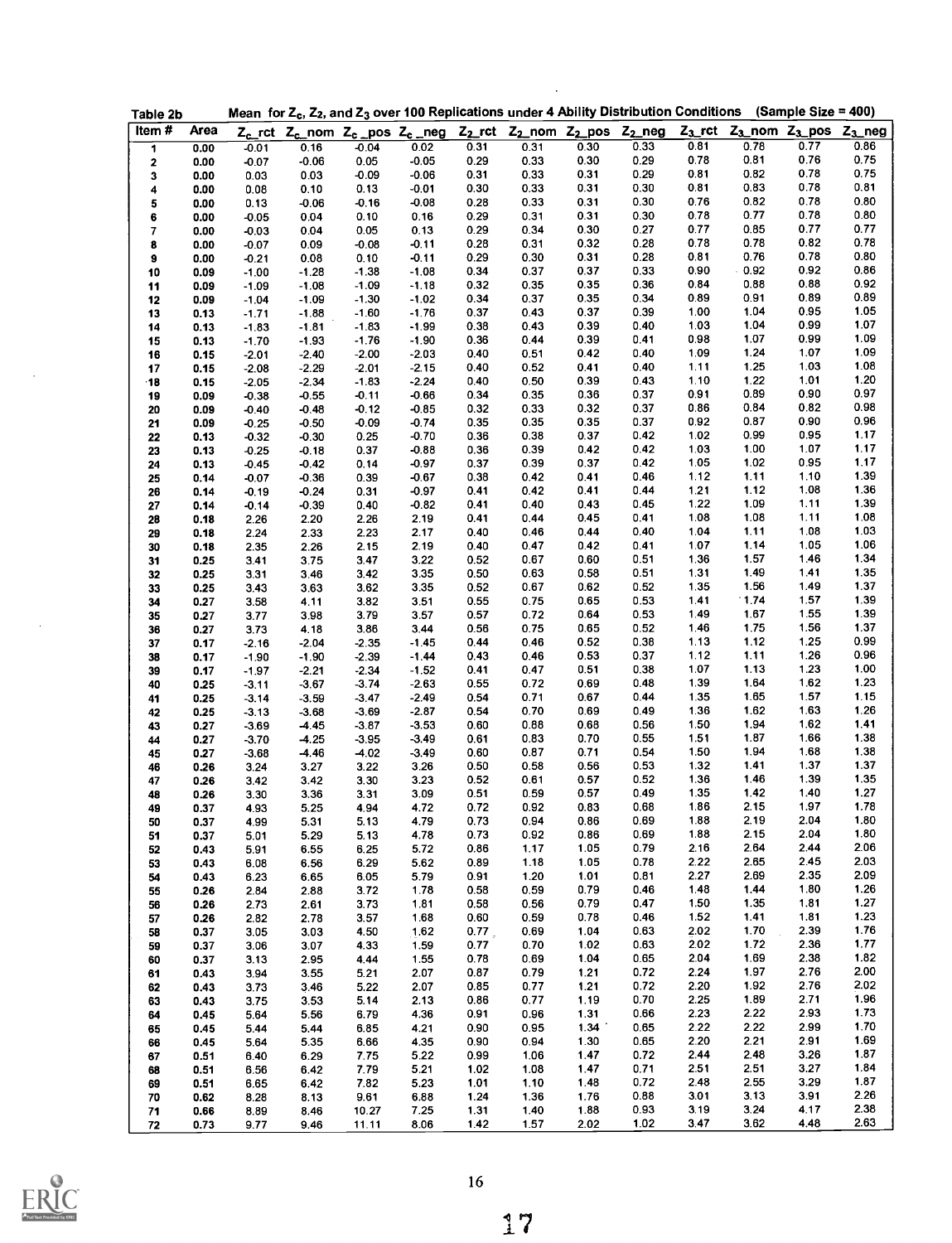| Table 2c    |      |         |         |         |         |      |                                                                                                                                                                 |      |              |                        | Mean for $Z_c$ , $Z_2$ , and $Z_3$ over 100 Replications under 4 Ability Distribution Conditions (Sample Size = 1000) |      |      |
|-------------|------|---------|---------|---------|---------|------|-----------------------------------------------------------------------------------------------------------------------------------------------------------------|------|--------------|------------------------|-----------------------------------------------------------------------------------------------------------------------|------|------|
| Item#       | Area |         |         |         |         |      | Z <sub>c</sub> _rct Z <sub>c</sub> _nom Z <sub>c</sub> _pos Z <sub>c</sub> _neg Z <sub>2</sub> _rct Z <sub>2</sub> _nom Z <sub>2</sub> _pos Z <sub>2</sub> _neg |      |              |                        | $Z_3$ _rct $Z_3$ _nom $Z_3$ _pos $Z_3$ _neg                                                                           |      |      |
| 1           | 0.00 | $-0.25$ | 0.13    | 0.00    | $-0.13$ | 0.31 | 0.34                                                                                                                                                            | 0.30 | 0.29         | 0.82                   | 0.84                                                                                                                  | 0.76 | 0.77 |
| $\mathbf 2$ | 0.00 | $-0.04$ | 0.07    | $-0.04$ | 0.01    | 0.30 | 0.34                                                                                                                                                            | 0.32 | 0.29         | 0.81                   | 0.84                                                                                                                  | 0.81 | 0.76 |
| 3           | 0.00 | $-0.03$ | $-0.05$ | 0.11    | $-0.03$ | 0.29 | 0.34                                                                                                                                                            | 0.33 | 0.31         | 0.78                   | 0.86                                                                                                                  | 0.83 | 0.81 |
| 4           | 0.00 | 0.00    | $-0.04$ | 0.07    | 0.05    | 0.29 | 0.32                                                                                                                                                            | 0.31 | 0.30         | 0.80                   | 0.81                                                                                                                  | 0.80 | 0.80 |
| 5           | 0.00 | 0.07    | $-0.03$ | $-0.19$ | $-0.12$ | 0.31 | 0.32                                                                                                                                                            | 0.34 | 0.31         | 0.84                   | 0.80                                                                                                                  | 0.85 | 0.83 |
| 6           | 0.00 | 0.01    | 0.05    | 0.03    | $-0.18$ | 0.30 | 0.32                                                                                                                                                            | 0.31 | 0.31         | 0.81                   | 0.82                                                                                                                  | 0.80 | 0.82 |
| 7           | 0.00 | 0.05    | $-0.04$ | $-0.11$ | $-0.16$ | 0.28 | 0.31                                                                                                                                                            | 0.29 | 0.29         | 0.77                   | 0.79                                                                                                                  | 0.75 | 0.81 |
| 8           | 0.00 | $-0.10$ | 0.16    | $-0.02$ | 0.05    | 0.29 | 0.29                                                                                                                                                            | 0.33 | 0.30         | 0.81                   | 0.74                                                                                                                  | 0.84 | 0.84 |
| 9           | 0.00 | $-0.10$ | 0.04    | 0.08    | 0.21    | 0.29 | 0.32                                                                                                                                                            | 0.31 | 0.30         | 0.80                   | 0.80                                                                                                                  | 0.79 | 0.83 |
| 10          | 0.09 | $-1.93$ |         |         |         | 0.38 |                                                                                                                                                                 |      |              |                        |                                                                                                                       |      | 0.93 |
|             | 0.09 |         | $-1.91$ | $-1.79$ | $-1.63$ |      | 0.43<br>0.44                                                                                                                                                    | 0.41 | 0.36<br>0.39 | 1.01                   | 1.06<br>1.08                                                                                                          | 1.02 | 1.02 |
| 11          |      | $-1.81$ | $-2.00$ | $-1.81$ | $-1.77$ | 0.38 |                                                                                                                                                                 | 0.38 |              | 1.01                   |                                                                                                                       | 0.97 |      |
| 12          | 0.09 | $-1.66$ | $-1.94$ | $-1.67$ | $-1.88$ | 0.37 | 0.43                                                                                                                                                            | 0.38 | 0.40         | 0.98                   | 1.07                                                                                                                  | 0.97 | 1.04 |
| 13          | 0.13 | $-2.73$ | $-3.00$ | $-2.51$ | $-2.84$ | 0.46 | 0.57                                                                                                                                                            | 0.46 | 0.48         | 1.25                   | 1.38                                                                                                                  | 1.17 | 1.30 |
| 14          | 0.13 | $-2.86$ | $-2.87$ | $-2.71$ | $-2.77$ | 0.46 | 0.56                                                                                                                                                            | 0.50 | 0.48         | 1.25                   | 1.34                                                                                                                  | 1.25 | 1.28 |
| 15          | 0.13 | $-2.67$ | $-2.91$ | $-2.62$ | $-2.79$ | 0.46 | 0.56                                                                                                                                                            | 0.47 | 0.47         | 1.23                   | 1.36                                                                                                                  | 1.20 | 1.27 |
| 16          | 0.15 | $-3.20$ | $-3.71$ | $-3.14$ | $-3.55$ | 0.53 | 0.71                                                                                                                                                            | 0.54 | 0.58         | 1.44                   | 1.69                                                                                                                  | 1.39 | 1.62 |
| 17          | 0.15 | $-3.20$ | $-3.55$ | $-3.23$ | $-3.50$ | 0.53 | 0.69                                                                                                                                                            | 0.56 | 0.57         | 1.45                   | 1.64                                                                                                                  | 1.40 | 1.56 |
| 18          | 0.15 | $-3.19$ | $-4.00$ | $-3.25$ | $-3.30$ | 0.51 | 0.75                                                                                                                                                            | 0.56 | 0.54         | 1.39                   | 1.77                                                                                                                  | 1.41 | 1.49 |
| 19          | 0.09 | $-0.57$ | $-0.67$ | $-0.06$ | $-1.16$ | 0.38 | 0.37                                                                                                                                                            | 0.38 | 0.44         | 1.02                   | 0.94                                                                                                                  | 0.97 | 1.15 |
| 20          | 0.09 | $-0.50$ | $-0.60$ | $-0.07$ | $-0.98$ | 0.38 | 0.38                                                                                                                                                            | 0.40 | 0.44         | 1.04                   | 0.97                                                                                                                  | 1.02 | 1.16 |
| 21          | 0.09 | $-0.86$ | $-0.77$ | $-0.12$ | $-1.26$ | 0.37 | 0.39                                                                                                                                                            | 0.39 | 0.45         | 1.02                   | 0.99                                                                                                                  | 1.00 | 1.17 |
| 22          | 0.13 | $-0.42$ | $-0.65$ | 0.46    | $-1.19$ | 0.48 | 0.45                                                                                                                                                            | 0.48 | 0.55         | 1.39                   | 1.19                                                                                                                  | 1.25 | 1.57 |
| 23          | 0.13 | $-0.18$ | $-0.56$ | 0.39    | $-1.18$ | 0.49 | 0.45                                                                                                                                                            | 0.49 | 0.53         | 1.40                   | 1.18                                                                                                                  | 1.26 | 1.52 |
| 24          | 0.13 | $-0.41$ | $-0.32$ | 0.52    | $-1.52$ | 0.48 | 0.45                                                                                                                                                            | 0.52 | 0.54         | 1.37                   | 1.22                                                                                                                  | 1.32 | 1.53 |
| 25          | 0.14 | $-0.26$ | $-0.36$ | 0.67    | $-1.08$ | 0.52 | 0.48                                                                                                                                                            | 0.52 | 0.61         | 1.60                   | 1.32                                                                                                                  | 1.40 | 1.89 |
| 26          | 0.14 | $-0.22$ | $-0.32$ | 0.76    | $-1.13$ | 0.50 | 0.49                                                                                                                                                            | 0.53 | 0.57         | 1.56                   | 1.35                                                                                                                  | 1.41 | 1.80 |
| 27          | 0.14 | $-0.26$ | $-0.38$ | 0.68    | $-1.22$ | 0.51 | 0.52                                                                                                                                                            | 0.53 | 0.58         | 1.56                   | 1.43                                                                                                                  | 1.40 | 1.84 |
| 28          | 0.18 | 3.66    | 3.69    | 3.64    | 3.53    | 0.55 | 0.63                                                                                                                                                            | 0.60 | 0.57         | 1.44                   | 1.54                                                                                                                  | 1.49 | 1.47 |
| 29          | 0.18 | 3.51    | 3.51    | 3.60    | 3.55    | 0.54 | 0.62                                                                                                                                                            | 0.60 | 0.56         | 1.41                   | 1.50                                                                                                                  | 1.48 | 1.46 |
| 30          | 0.18 | 3.51    | 3.67    | 3.60    | 3.46    | 0.54 | 0.65                                                                                                                                                            | 0.60 | 0.55         | 1.41                   | 1.57                                                                                                                  | 1.47 | 1.43 |
| 31          | 0.25 | 5.33    | 5.86    | 5.50    | 5.17    | 0.77 | 1.03                                                                                                                                                            | 0.90 | 0.75         | 2.01                   | 2.40                                                                                                                  | 2.17 | 1.98 |
| 32          | 0.25 | 5.38    | 5.94    | 5.51    | 5.21    | 0.78 | 1.03                                                                                                                                                            | 0.91 | 0.76         | 2.02                   | 2.42                                                                                                                  | 2.18 | 1.99 |
| 33          | 0.25 | 5.34    | 5.71    | 5.38    | 5.33    | 0.77 | 0.99                                                                                                                                                            | 0.87 | 0.77         | 2.02                   | 2.32                                                                                                                  | 2.12 | 2.03 |
| 34          | 0.27 | 5.81    | 6.32    | 5.80    | 5.78    | 0.84 | 1.11                                                                                                                                                            | 0.95 | 0.83         | 2.18                   | 2.57                                                                                                                  | 2.28 | 2.19 |
| 35          | 0.27 | 5.72    | 6.49    | 5.86    | 5.78    | 0.83 | 1.15                                                                                                                                                            | 0.96 | 0.83         | 2.15                   | 2.66                                                                                                                  | 2.30 | 2.19 |
| 36          | 0.27 | 5.60    | 6.46    | 5.93    | 5.61    | 0.81 | 1.14                                                                                                                                                            | 0.96 | 0.81         | 2.12                   | 2.64                                                                                                                  | 2.32 | 2.13 |
| 37          | 0.17 | $-2.99$ | $-3.17$ | $-3.90$ | $-2.45$ | 0.55 | 0.61                                                                                                                                                            | 0.77 | 0.47         | 1.40                   | 1.48                                                                                                                  | 1.78 | 1.25 |
| 38          | 0.17 | $-2.96$ | $-3.28$ | $-3.67$ | $-2.36$ | 0.56 | 0.62                                                                                                                                                            | 0.74 | 0.45         | 1.44                   | 1.49                                                                                                                  | 1.71 | 1.18 |
| 39          | 0.17 | $-3.10$ | $-3.25$ | $-3.88$ | $-2.39$ | 0.56 | 0.63                                                                                                                                                            | 0.78 | 0.45         | 1.43                   | 1.52                                                                                                                  | 181  | 1.19 |
|             | 0.25 | $-5.17$ | $-5.52$ | $-5.64$ | $-4.25$ | 0.83 | 1.03                                                                                                                                                            |      | 0.65         | 2.07                   | 2.33                                                                                                                  | 2.36 | 1.68 |
| 40          | 0.25 |         |         |         | -4.28   |      | 1.00                                                                                                                                                            | 1.02 |              |                        |                                                                                                                       |      |      |
| 41          |      | $-5.00$ | $-5.34$ | $-5.75$ |         | 0.81 |                                                                                                                                                                 | 1.04 | 0.66         | 2.01                   | 2.26                                                                                                                  | 2.41 | 1.69 |
| 42          | 0.25 | $-5.05$ | $-5.50$ | $-5.75$ | -4 36   | 0.80 | 1.02                                                                                                                                                            | 1.03 | 0.67         | 2.00                   | 2.31                                                                                                                  | 2.38 | 1.73 |
| 43          | 0.27 | $-5.79$ | $-7.27$ | $-6.14$ | $-541$  | 0.89 | 1.38                                                                                                                                                            | 1.04 | 0.80         | 2.17                   | 3.00                                                                                                                  | 2.43 | 1.97 |
| 44          | 0.27 | $-5.85$ | $-6.92$ | $-6.13$ | $-5.32$ | 0.89 | 1.34                                                                                                                                                            | 1.04 | 0.79         | 2.19                   | 2.91                                                                                                                  | 2.42 | 1.96 |
| 45          | 0.27 | $-5.88$ | $-7.04$ | $-6.22$ | $-5.50$ | 0.90 | 1.34                                                                                                                                                            | 1.05 | 0.81         | 2.19                   | 2.92                                                                                                                  | 2.45 | 1.98 |
| 46          | 0.26 | 5.26    | 5.34    | 5.24    | 5.14    | 0.76 | 0.90                                                                                                                                                            | 0.85 | 0.77         | 1.99                   | 2.17                                                                                                                  | 2.08 | 2.01 |
| 47          | 0.26 | 5.25    | 5.31    | 5.30    | 5.42    | 0.76 | 0.90                                                                                                                                                            | 0.86 | 0.81         | 1.99                   | 2.17                                                                                                                  | 2.10 | 2.10 |
| 48          | 0.26 | 5.07    | 5.23    | 5.35    | 5.10    | 0.73 | 0.87                                                                                                                                                            | 0.87 | 0.76         | 1.94                   | 2.11                                                                                                                  | 2.13 | 1.97 |
| 49          | 0.37 | 7.86    | 8.25    | 8.05    | 7.48    | 1.13 | 1.42                                                                                                                                                            | 1.32 | 1.06         | 2.92                   | 3.31                                                                                                                  | 3.15 | 2.79 |
| 50          | 0.37 | 7.94    | 8.36    | 8.07    | 7.40    | 1.14 | 1.45                                                                                                                                                            | 1.32 | 1.06         | 2.95                   | 3.37                                                                                                                  | 3.16 | 2.78 |
| 51          | 0.37 | 7.86    | 8.32    | 8.12    | 7.55    | 1.13 | 1.44                                                                                                                                                            | 1.34 | 1.07         | 2.92                   | 3.35                                                                                                                  | 3.19 | 2.80 |
| 52          | 0.43 | 9.57    | 10.53   | 9.95    | 9.18    | 1.38 | 1.86                                                                                                                                                            | 1.64 | 1.25         | 3.45                   | 4.19                                                                                                                  | 3.83 | 3.24 |
| 53          | 0.43 | 9.59    | 10.53   | 9.94    | 9.08    | 1.38 | 1.88                                                                                                                                                            | 1.64 | 1.25         | 3.46                   | 4.22                                                                                                                  | 3.83 | 3.23 |
| 54          | 0.43 | 9.35    | 10.62   | 9.89    | 9.30    | 1.34 | 1.89                                                                                                                                                            | 1.63 | 1.27         | 3.38                   | 4.25                                                                                                                  | 3.81 | 3.30 |
| 55          | 0.26 | 4.36    | 4.30    | 5.81    | 2.84    | 0.84 | 0.82                                                                                                                                                            | 1.19 | 0.62         | 2.16                   | 1.98                                                                                                                  | 2.71 | 1.69 |
| 56          | 0.26 | 4.36    | 4.33    | 5.85    | 2.92    | 0.84 | 0.82                                                                                                                                                            | 1.21 | 0.64         | 2.13                   | 1.97                                                                                                                  | 2.74 | 1.76 |
| 57          | 0.26 | 4.31    | 4.35    | 5.63    | 3.01    | 0.84 | 0.84                                                                                                                                                            | 1.18 | 0.65         | 2.14                   | 1.99                                                                                                                  | 2.66 | 1.78 |
| 58          | 0.37 | 4.90    | 4.66    | 7.02    | 2.53    | 1.15 | 1.02                                                                                                                                                            | 1.61 | 0.95         | 3.02<br>$\mathbb{R}^2$ | 2.53                                                                                                                  | 3.66 | 2.69 |
| 59          | 0.37 | 4.70    | 4.61    | 7.08    | 2.47    | 1.16 | 1.03                                                                                                                                                            | 1.62 | 0.97         | 3.07                   | 2.57                                                                                                                  | 3.71 | 2.73 |
| 60          | 0.37 | 5.01    | 4.59    | 7.22    | 2.59    | 1.15 | 1.02                                                                                                                                                            | 1.61 | 0.95         | 3.02                   | 2.54                                                                                                                  | 3.66 | 2.68 |
| 61          | 0.43 | 5.84    | 5.68    | 8.34    | 2.95    | 1.31 | 1.18                                                                                                                                                            | 1.86 | 1.06         | 3.42                   | 2.89                                                                                                                  | 4.21 | 3.01 |
| 62          | 0.43 | 5.97    | 5.44    | 8.56    | 3.24    | 1.30 | 1.15                                                                                                                                                            | 1.88 | 1.07         | 3.37                   | 2.85                                                                                                                  | 4.26 | 3.00 |
| 63          | 0.43 | 5.95    | 5.69    | 8.33    | 3.13    | 1.32 | 1.17                                                                                                                                                            | 1.84 | 1.06         | 3.45                   | 2.87                                                                                                                  | 4.18 | 3.01 |
| 64          | 0.45 | 9.02    | 8.65    | 10.89   | 6.76    | 1.40 | 1.47                                                                                                                                                            | 2.06 | 0.99         | 3.43                   | 3.39                                                                                                                  | 4.57 | 2.60 |
| 65          | 0.45 | 9.01    | 8.55    | 10.89   | 6.74    | 1.41 | 1.45                                                                                                                                                            | 2.08 | 0.95         | 3.44                   | 3.35                                                                                                                  | 4.60 | 2.51 |
| 66          | 0.45 | 8.84    | 8.54    | 10.99   | 6.95    | 1.37 | 1.46                                                                                                                                                            | 2.10 | 0.98         | 3.35                   | 3.38                                                                                                                  | 4.64 | 2.55 |
|             |      |         |         |         |         |      |                                                                                                                                                                 |      |              |                        |                                                                                                                       |      |      |
| 67          | 0.51 | 10.33   | 10.20   | 12.21   | 8.21    | 1.56 | 1.70                                                                                                                                                            | 2.26 | 1.06         | 3.79                   | 3.91                                                                                                                  | 5.00 | 2.75 |
| 68          | 0.51 | 10.37   | 10.10   | 12.37   | 8.21    | 1.56 | 1.68                                                                                                                                                            | 2.28 | 1.08         | 3.78                   | 3.88                                                                                                                  | 5.05 | 2.81 |
| 69          | 0.51 | 10.36   | 10.02   | 12.46   | 8.07    | 1.55 | 1.67                                                                                                                                                            | 2.31 | 1.06         | 3.76                   | 3.84                                                                                                                  | 5.11 | 2.74 |
| 70          | 0.62 | 13.16   | 12.75   | 15.29   | 10.77   | 1.92 | 2.09                                                                                                                                                            | 2.76 | 1.33         | 4.66                   | 4.82                                                                                                                  | 6.13 | 3.43 |
| 71          | 0.66 | 13.84   | 13.62   | 16.16   | 11.37   | 2.00 | 2.24                                                                                                                                                            | 2.91 | 1.40         | 485                    | 5.16                                                                                                                  | 6.47 | 3.59 |
| 72          | 0.73 | 15.44   | 14.79   | 17.61   | 12.82   | 2.23 | 2.42                                                                                                                                                            | 3.16 | 1.59         | 5.44                   | 5.59                                                                                                                  | 7.04 | 4.09 |

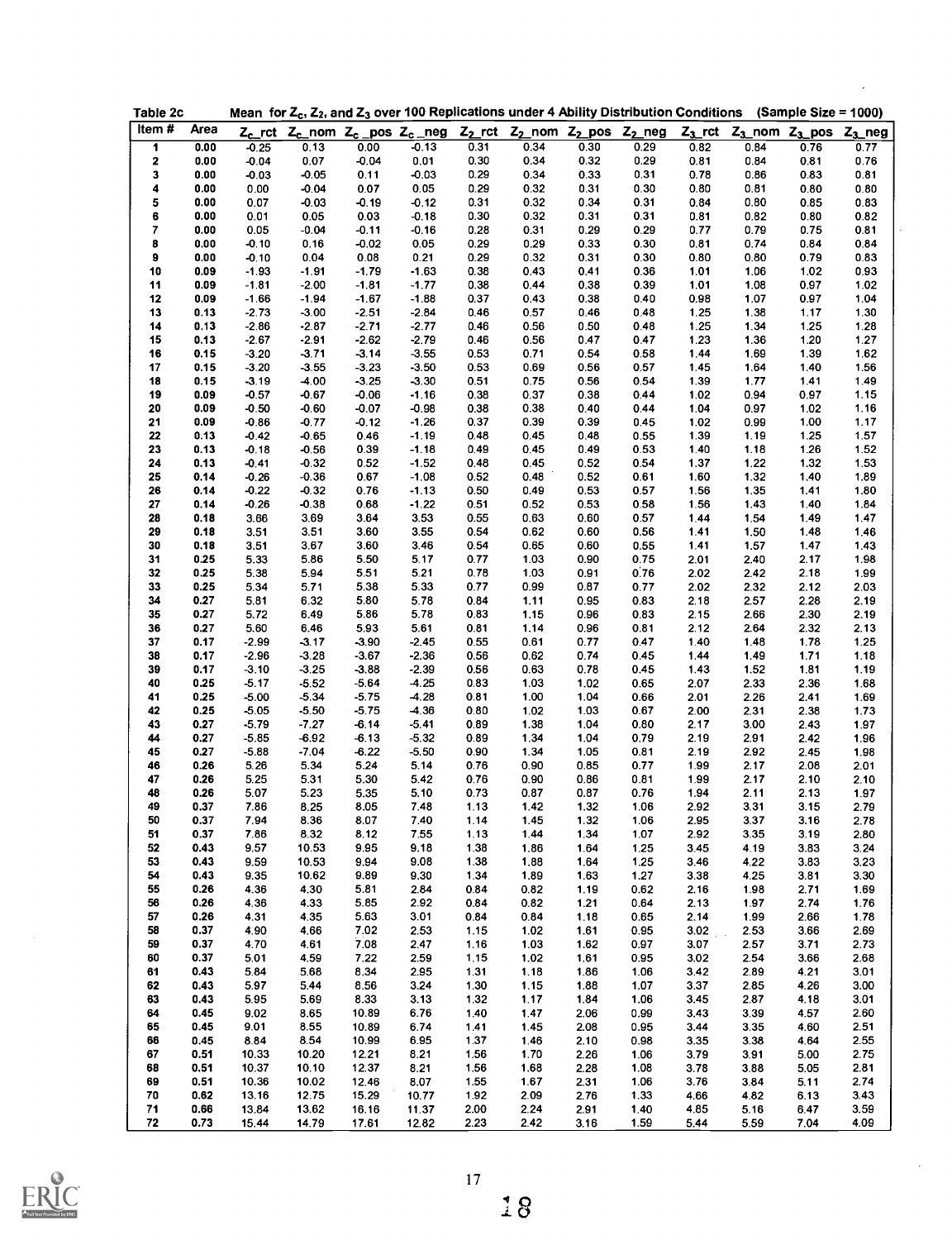

![](_page_18_Figure_1.jpeg)

У.

![](_page_18_Picture_2.jpeg)

 $18\,$ 19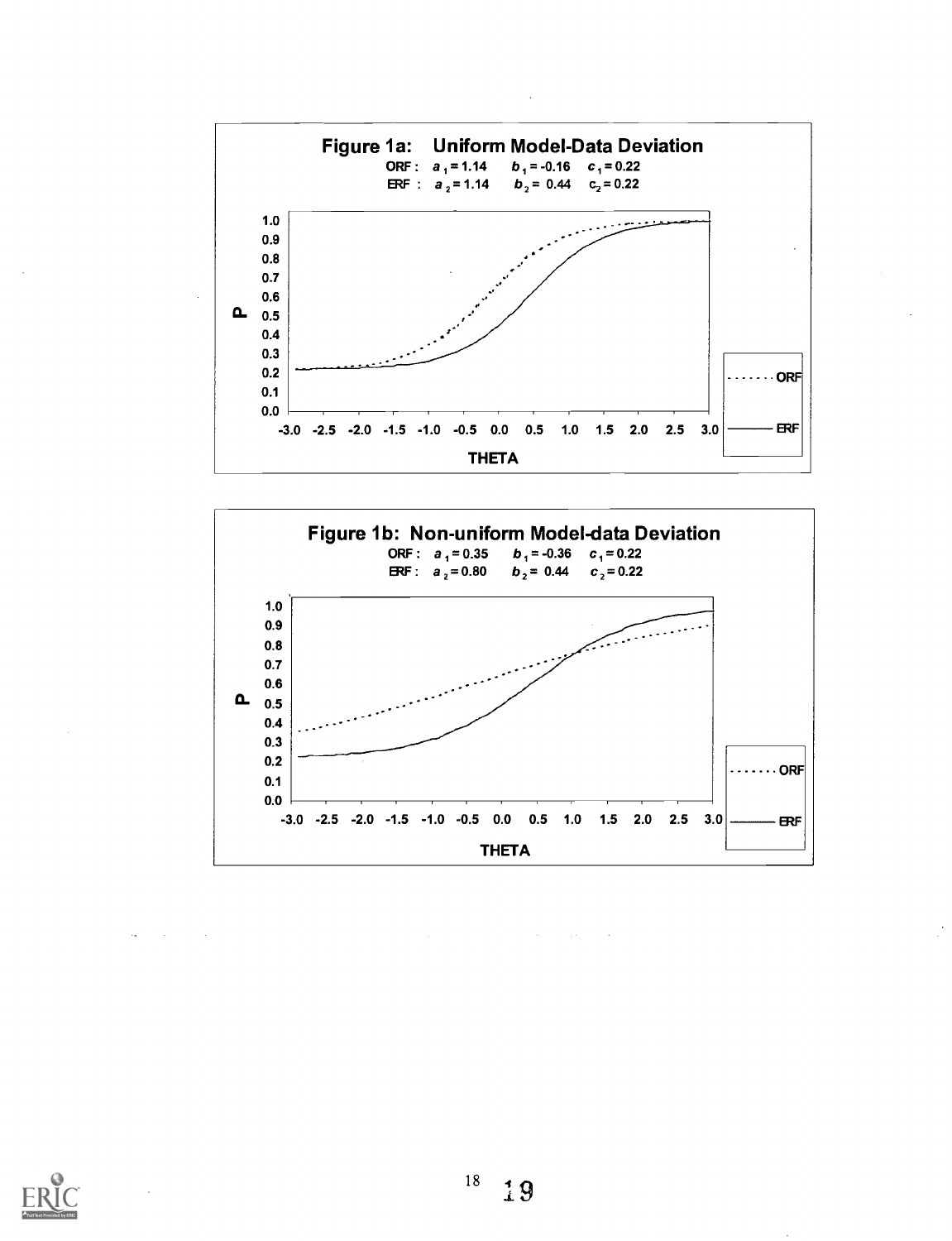![](_page_19_Figure_0.jpeg)

![](_page_19_Picture_1.jpeg)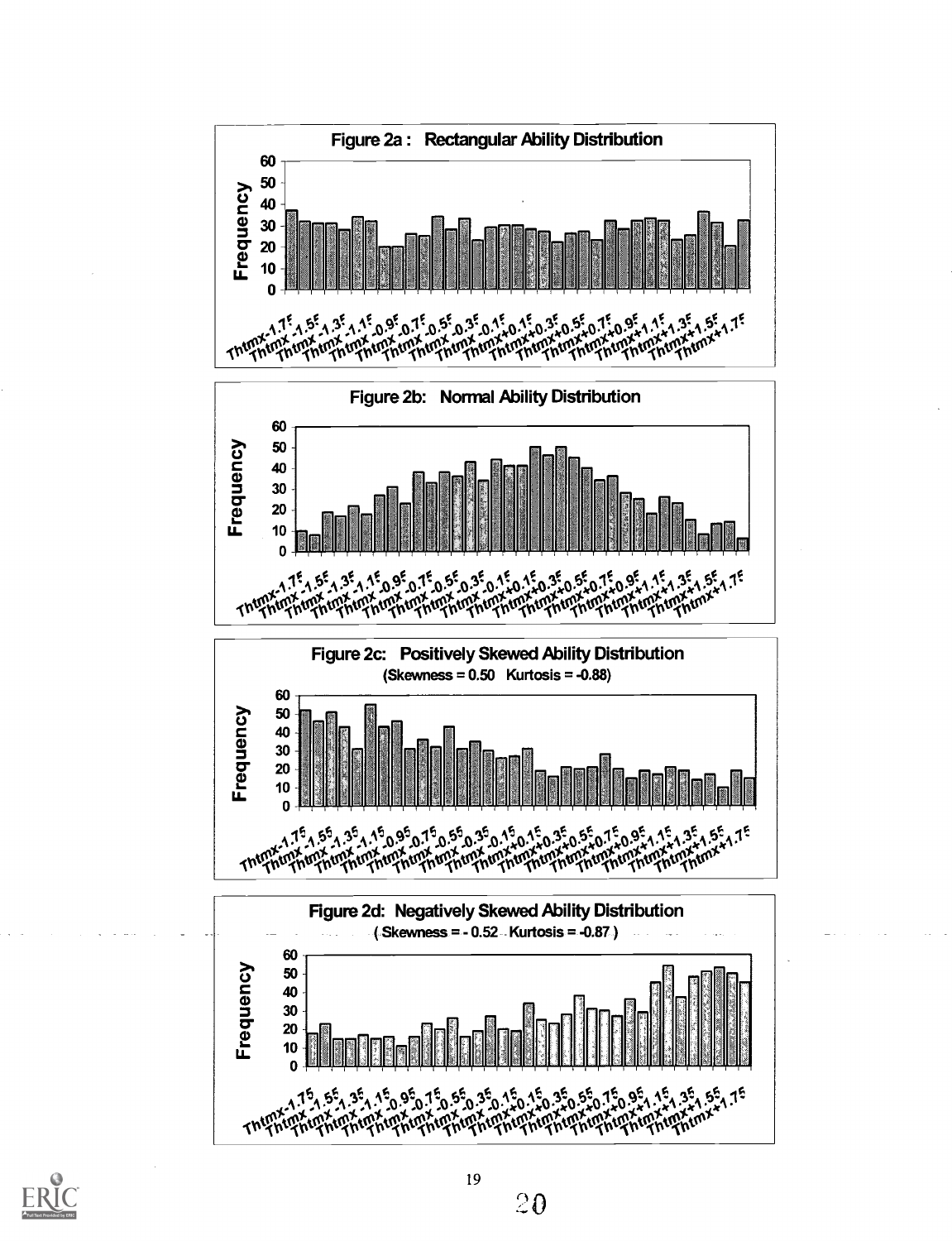![](_page_20_Figure_0.jpeg)

![](_page_20_Figure_1.jpeg)

![](_page_20_Figure_2.jpeg)

![](_page_20_Picture_3.jpeg)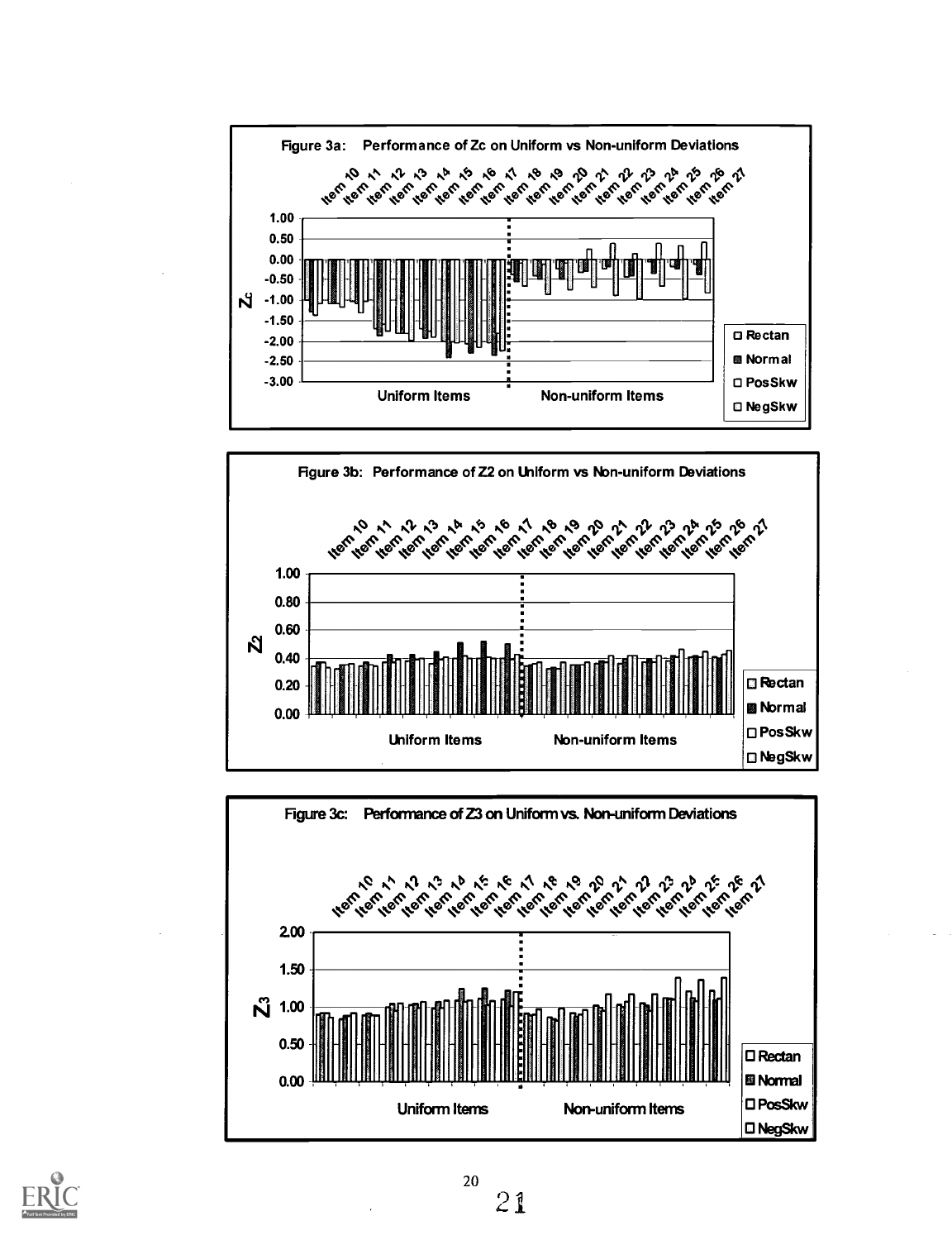![](_page_21_Figure_0.jpeg)

![](_page_21_Figure_1.jpeg)

![](_page_21_Figure_2.jpeg)

![](_page_21_Figure_3.jpeg)

![](_page_21_Picture_4.jpeg)

22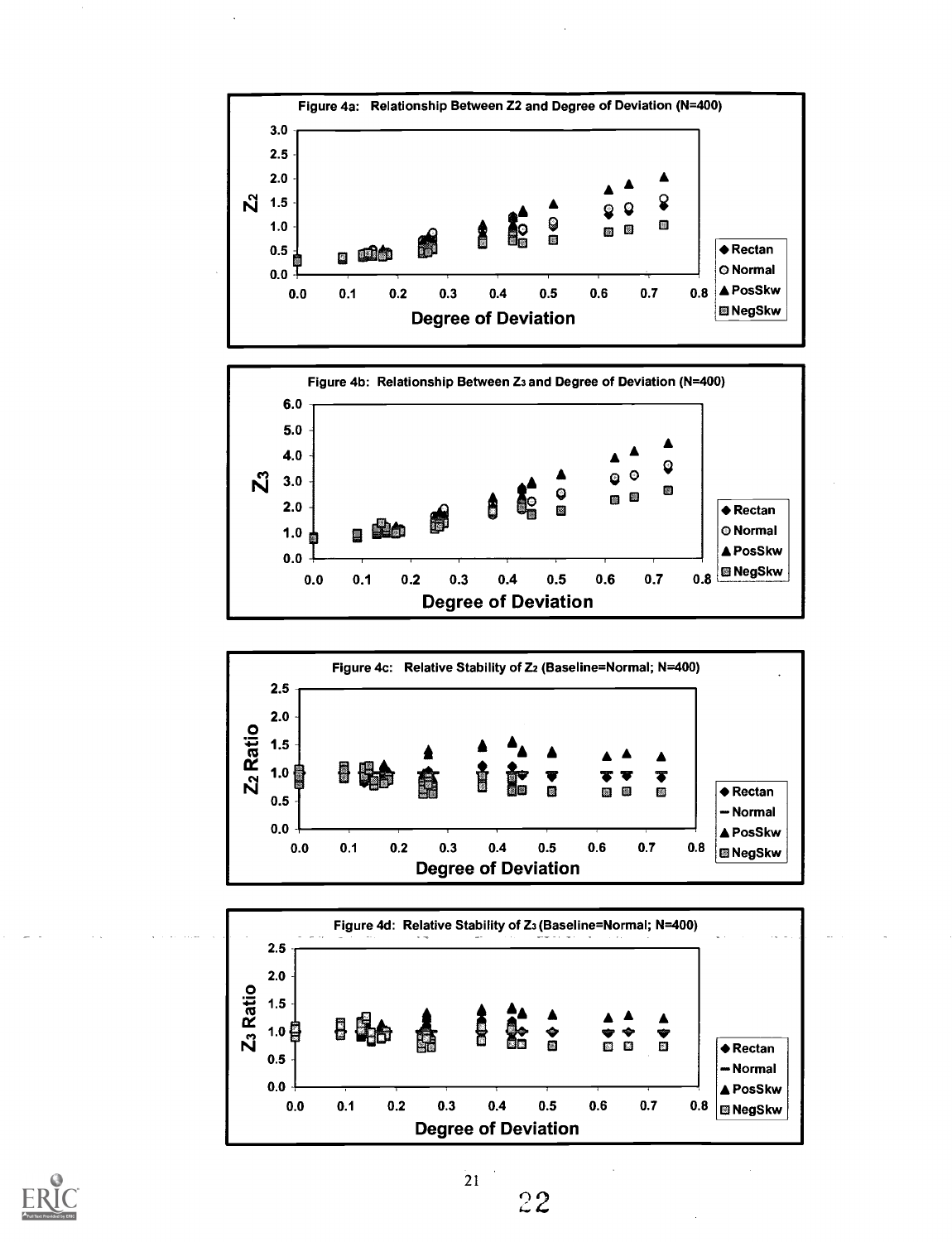![](_page_22_Figure_0.jpeg)

![](_page_22_Figure_1.jpeg)

![](_page_22_Picture_2.jpeg)

 $\ddot{\phantom{a}}$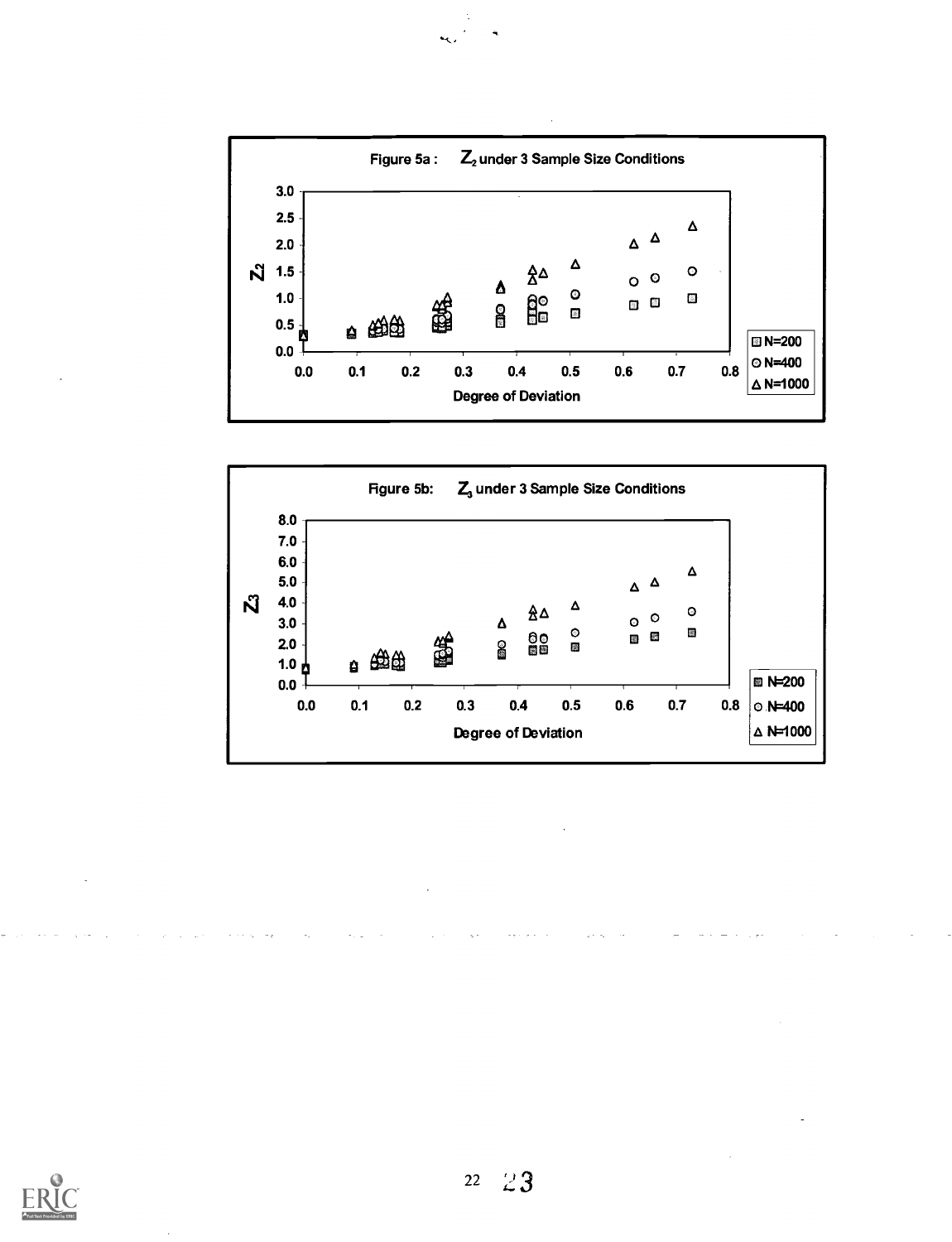![](_page_23_Picture_0.jpeg)

U.S. Department of Education

Office of Educational Research and Improvement (OERI) National Library of Education (NLE) Educational Resources Information Center (ERIC)

![](_page_23_Picture_3.jpeg)

TM034184

## REPRODUCTION RELEASE

(Specific Document)

I. DOCUMENT IDENTIFICATION:

| Title:<br>Statiscal Indexes for Monitoring Item Behavior under Computer Adoptive Testip Environant |                          |  |
|----------------------------------------------------------------------------------------------------|--------------------------|--|
| Author(s): Renbang Zhu, Feng Yu, Su Lin                                                            |                          |  |
| Corporate Source:<br>Educational Testing Service                                                   | <b>Publication Date:</b> |  |

#### II. REPRODUCTION RELEASE:

In order to disseminate as widely as possible timely and significant materials of interest to the educational community, documents announced in the monthly abstract journal of the ERIC system, Resources in Education (RIE), are usually made available to users in microfiche, reproduced paper copy, and electronic media, and sold through the ERIC Document Reproduction Service (EDRS). Credit is given to the source of each document, and, if reproduction release is granted, one of the following notices is affixed to the document.

If permission is granted to reproduce and disseminate the identified document, please CHECK ONE of the following three options and sign at the bottom of the page.

![](_page_23_Figure_12.jpeg)